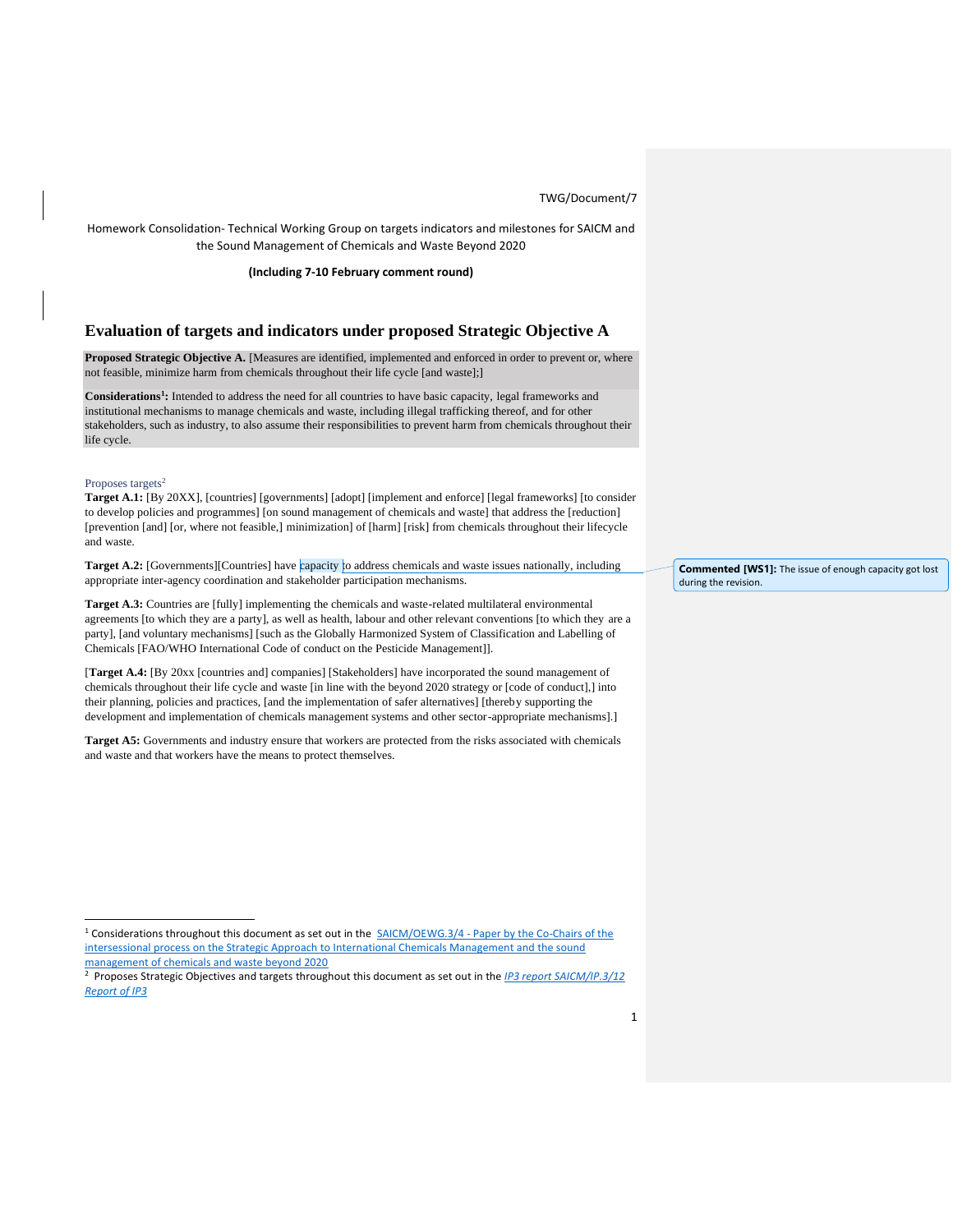## Homework Consolidation- Technical Working Group on targets indicators and milestones for SAICM and the Sound Management of Chemicals and Waste Beyond 2020

## **(Including 7-10 February comment round)**

# **Review- Evaluation of targets by LAC Group**

Review- Evaluation of targets

Target ALT. A1 – By [xx], measures needed to be implemented to achieve sound management of chemicals throughout their life cycle [and waste] are identified within SAICM and updated every [xx] years.

Target Structure

| <b>Responsible agency</b> | Activity                | Output                                  | <b>Outcome/impact</b> |         |
|---------------------------|-------------------------|-----------------------------------------|-----------------------|---------|
| <b>SAICM</b>              | Measures are identified | $\Gamma$ Compliation of measures        | Prevent or minimize   | Com     |
|                           | and updated             | a to be implemented.<br>needed <b>b</b> | harm from             | all sta |

Identified high-impact/ high level indicators

| <b>Indicator</b>                                       | <b>Considerations</b>                                |  |
|--------------------------------------------------------|------------------------------------------------------|--|
| Roadmap of measures to be implemented at the national  | Suggest minimum number of legal frameworks that      |  |
| level to achieve SMCW are identified.                  | should be adopted, or a baseline to show progress    |  |
|                                                        | e.g. from the IOMC toolkit, including:               |  |
|                                                        | Inventory<br>٠                                       |  |
|                                                        | <b>GHS</b>                                           |  |
|                                                        | Chemicals products register                          |  |
|                                                        | Risk Assessment for New Chemicals                    |  |
|                                                        | etc                                                  |  |
| Roadmap of measures to be implemented by non-          | Suggest minimum number of measures that should       |  |
| governmental stakeholders to achieve SMCW are          | be implemented, or a baseline to show progress.      |  |
| identified.                                            |                                                      |  |
| [xx] "facilitation toolkits" for implementing measures | e.g. the IOMC toolkit, that has guidelines on how to |  |
| identified are elaborated.                             | implement measures.                                  |  |

**Commented [WS2]:** SAICM is no specific person, maybe akeholders?

**Deleted:** Activities

**Deleted:** Measures

**Deleted:** Measures

**Deleted:** M

**Commented [作成者3]:** If only one roadmap is identified, "are" should be "is", and "A" should be added in front of "Roadmap".

**Commented [作成者4]:** If only one roadmap is identified, "are" should be "is", and "A" should be added in front of "Roadmap".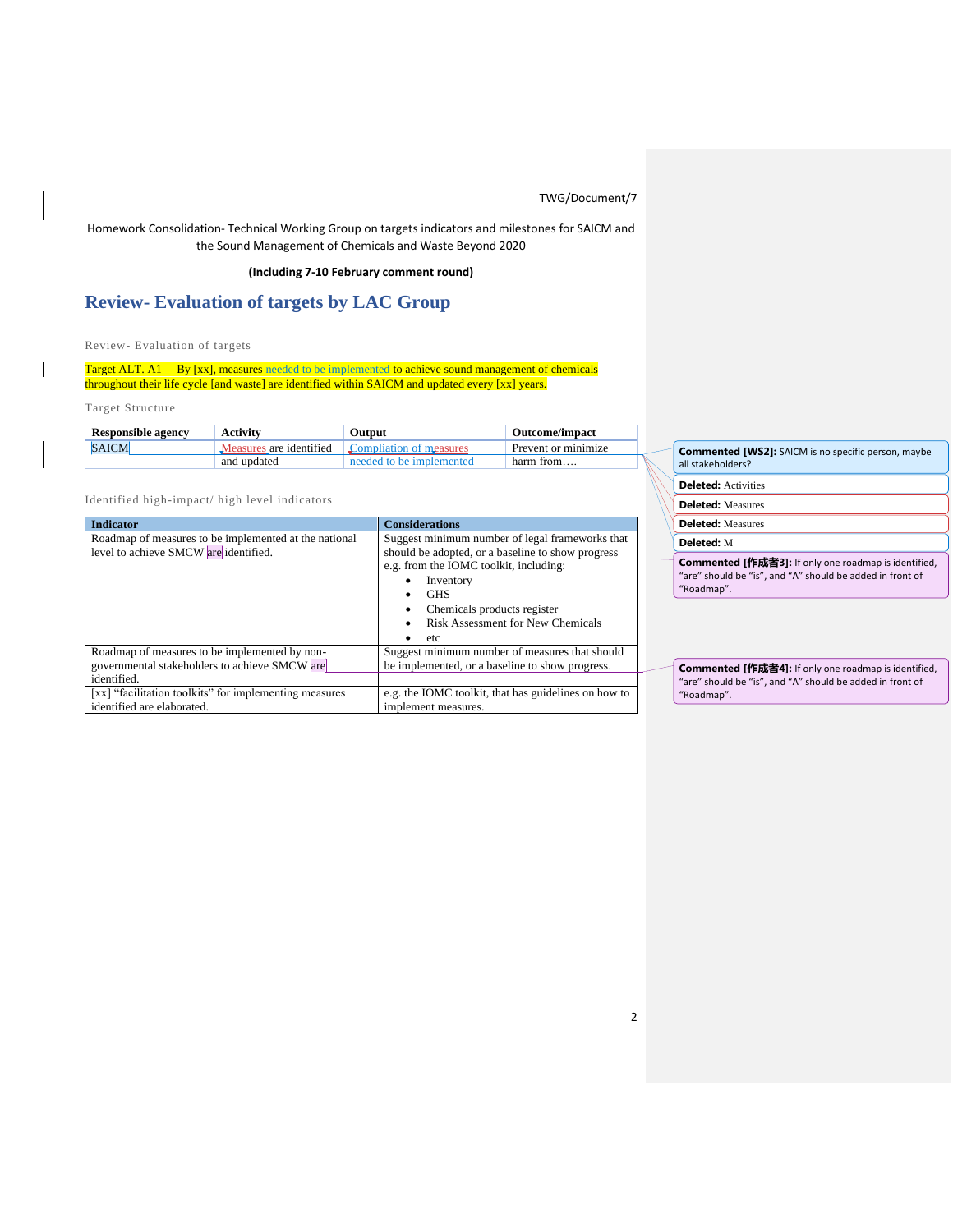## Homework Consolidation- Technical Working Group on targets indicators and milestones for SAICM and the Sound Management of Chemicals and Waste Beyond 2020

# **(Including 7-10 February comment round)**

Target ALT.  $A2$  – By [xx], actions to prevent or, where not feasible, minimize harm from [xx number] specific chemicals throughout their life cycle [and waste] are identified by governments and non-governmental stakeholders, and "approved" within SAICM.

## Target Structure

| <b>Responsible agency</b> | <b>Activity</b>           | <b>Output</b>          | <b>Outcome/impact</b> |
|---------------------------|---------------------------|------------------------|-----------------------|
| <b>SAICM / Science to</b> | Activities are identified | Compilation of actions | Prevent or minimize   |
| <b>Policy Interface</b>   | and updated               | regarding specific     | harm from             |
|                           |                           | chemicals              |                       |

### Identified high-impact/ high level indicators

| <b>Indicator</b>                                            | <b>Considerations</b>                            |
|-------------------------------------------------------------|--------------------------------------------------|
| Chemicals to be assessed are "identified" and               | Baseline to this indicator: #chemicals from MEAs |
| "prioritized", a work plan is agreed upon and updated       | and others with global action (eg: lead)         |
| every [xx] years.                                           |                                                  |
| Percentage of chemicals "prioritized" that have been        |                                                  |
| assessed to identify measures to prevent or minimize harm   |                                                  |
| throughout their life cycle and measures for its prevention |                                                  |
| minimization have been identified                           |                                                  |
| Grade of accomplishment of the work plan                    |                                                  |
|                                                             |                                                  |

**Commented [作成者5]:** Target ALT. A2 is very similar to ALT. A1. Please show a clear structure of targets under Objective A.

**Commented [WS6]:** Change wording to differentiate from "measures" in A.1.

#### **Deleted:** measures

**Commented [WS7]:** I'm not sure I get the intention of this target correctly. To my understanding, this seems to be very closely linked to issues of concern. Delete A.2?

### **Deleted:** Measures

**Commented [WS8]:** Those are no specific actors, maybe all stakeholders?

**Commented [作成者9]:** "Grade" cannot be an indicator.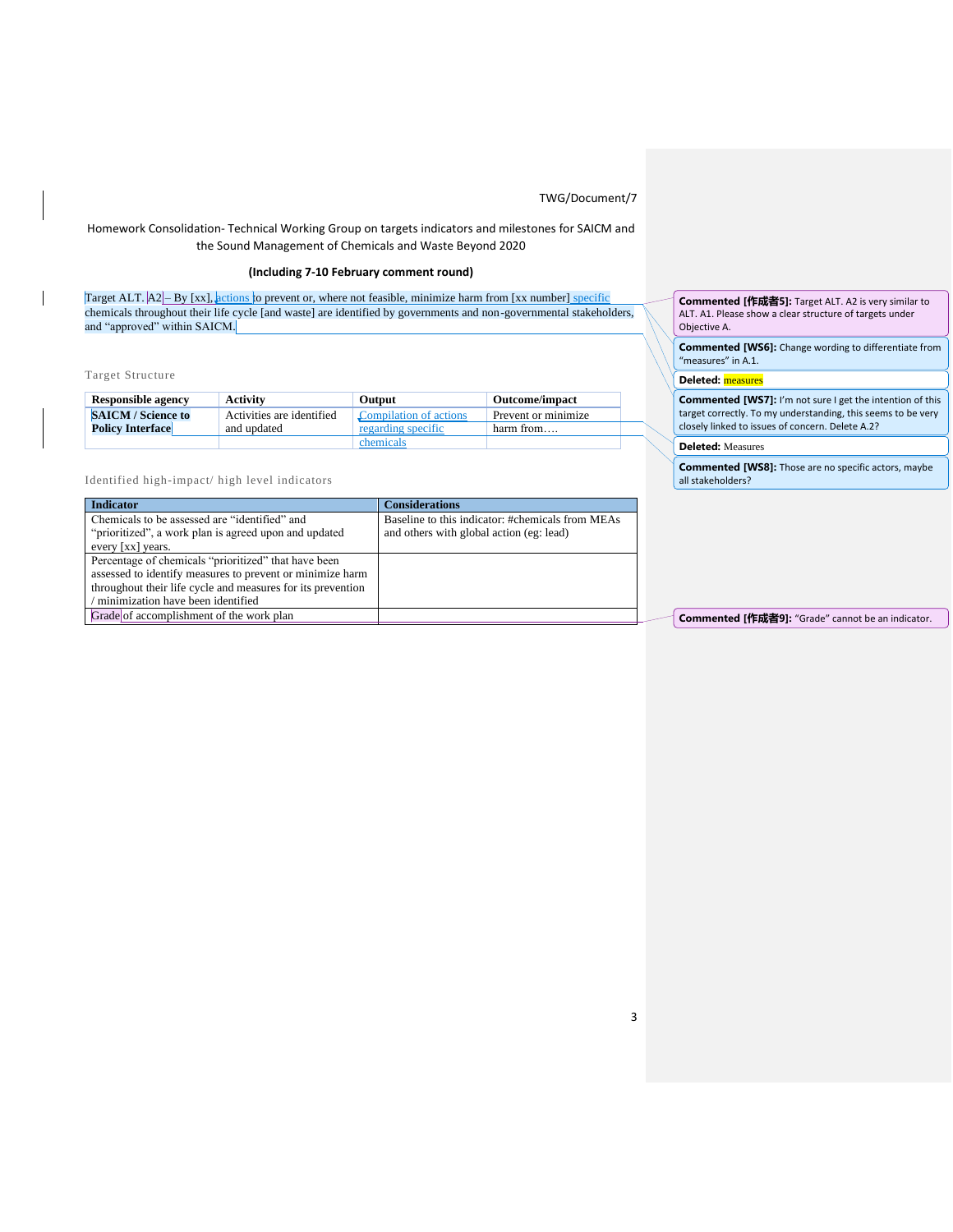## Homework Consolidation- Technical Working Group on targets indicators and milestones for SAICM and the Sound Management of Chemicals and Waste Beyond 2020

## **(Including 7-10 February comment round)**

Target ALT. A3 – By [xx], measures needed to achieve sound management of chemicals throughout their life cycle [and waste] and activities approved to prevent or, where not feasible, minimize harm from chemicals throughout their life cycle [and waste], are implemented and enforced by [all] governments.

Target Structure

| <b>Responsible agency</b> | <b>Activity</b>         | Output | <b>Outcome/impact</b> |
|---------------------------|-------------------------|--------|-----------------------|
| governments               | Measures and activities |        | Prevent or minimize   |
|                           | are implemented and     |        | harm from             |
|                           | enforced                |        |                       |

**Commented [WS10]:** As this target seems to relate to the measures and activities identified in A.1 and A.2 I would propose to use the same wording to make this clearer.

**Deleted:** identified

**Deleted:** identified

**Deleted:** Measures

## Identified high-impact/ high level indicators

| <b>Indicator</b>                          | <b>Considerations</b>                                                   |  |  |  |
|-------------------------------------------|-------------------------------------------------------------------------|--|--|--|
| Percentage of countries with measures     | Baseline: national legislations, local action plans, inventories of     |  |  |  |
| implemented (related to target Alt.A1 and | CAS/EPA/ECHA;?                                                          |  |  |  |
| Alt.A2)                                   | The IOMC Toolbox has levels corresponding to the number of              |  |  |  |
|                                           | elements incorporated into legal framework(s). These could be           |  |  |  |
|                                           | displayed as a map showing countries that had reached level 1,          |  |  |  |
|                                           | level 2 etc.                                                            |  |  |  |
|                                           | Data would be self-reported by countries.                               |  |  |  |
| Grade of accomplishment of roadmaps for   | The IOMC Toolbox has levels corresponding to the number of              |  |  |  |
| implementation of SMCW for governments    | elements incorporated into legal framework(s). These could be           |  |  |  |
| (related to target Alt.A1 and Alt.A2)     | displayed as a map showing countries that had reached level 1,          |  |  |  |
|                                           | level 2 etc.                                                            |  |  |  |
|                                           | Data would be self-reported by countries                                |  |  |  |
|                                           | Implementation could be recorded through secondary indicators           |  |  |  |
|                                           | such as:                                                                |  |  |  |
|                                           | If PRTR implemented, annual data reported (Y/N)<br>$\bullet$            |  |  |  |
|                                           | If Risk Assessment of New Chemicals implemented, the<br>$\bullet$       |  |  |  |
|                                           | number of risk assessments undertaken per number of new                 |  |  |  |
|                                           | chemicals on the market.                                                |  |  |  |
|                                           | Number of countries that have achieved core capacities for<br>$\bullet$ |  |  |  |
|                                           | chemicals under the International Health Regulations                    |  |  |  |
|                                           | (IOMC indicator).                                                       |  |  |  |
|                                           | Countries which have implemented pesticide legislation<br>$\bullet$     |  |  |  |
|                                           | based on the FAO/WHO International Code of Conduct                      |  |  |  |
|                                           | (IOMC indicator).                                                       |  |  |  |
|                                           | Number of countries that have a legislatively mandated<br>$\bullet$     |  |  |  |
|                                           | system to manage industrial and consumer chemicals                      |  |  |  |
|                                           | (Proposed OECD indicator)                                               |  |  |  |
|                                           | Number of member States who have adopted national<br>$\bullet$          |  |  |  |
|                                           | profiles, policies or programmes on occupational safety and             |  |  |  |
|                                           | health and the working environment including the                        |  |  |  |
|                                           | prevention of chemical risks, accompanied by institutional              |  |  |  |
|                                           | frameworks and strengthened national OSH systems.                       |  |  |  |
|                                           | (proposed ILO)                                                          |  |  |  |
|                                           | implementation of GHS<br>٠                                              |  |  |  |
|                                           |                                                                         |  |  |  |

**Commented [作成者11]:** "Grade" cannot be an indicator. It could be percentage of countries falling under each grade category (level1, 2, 3, etc.).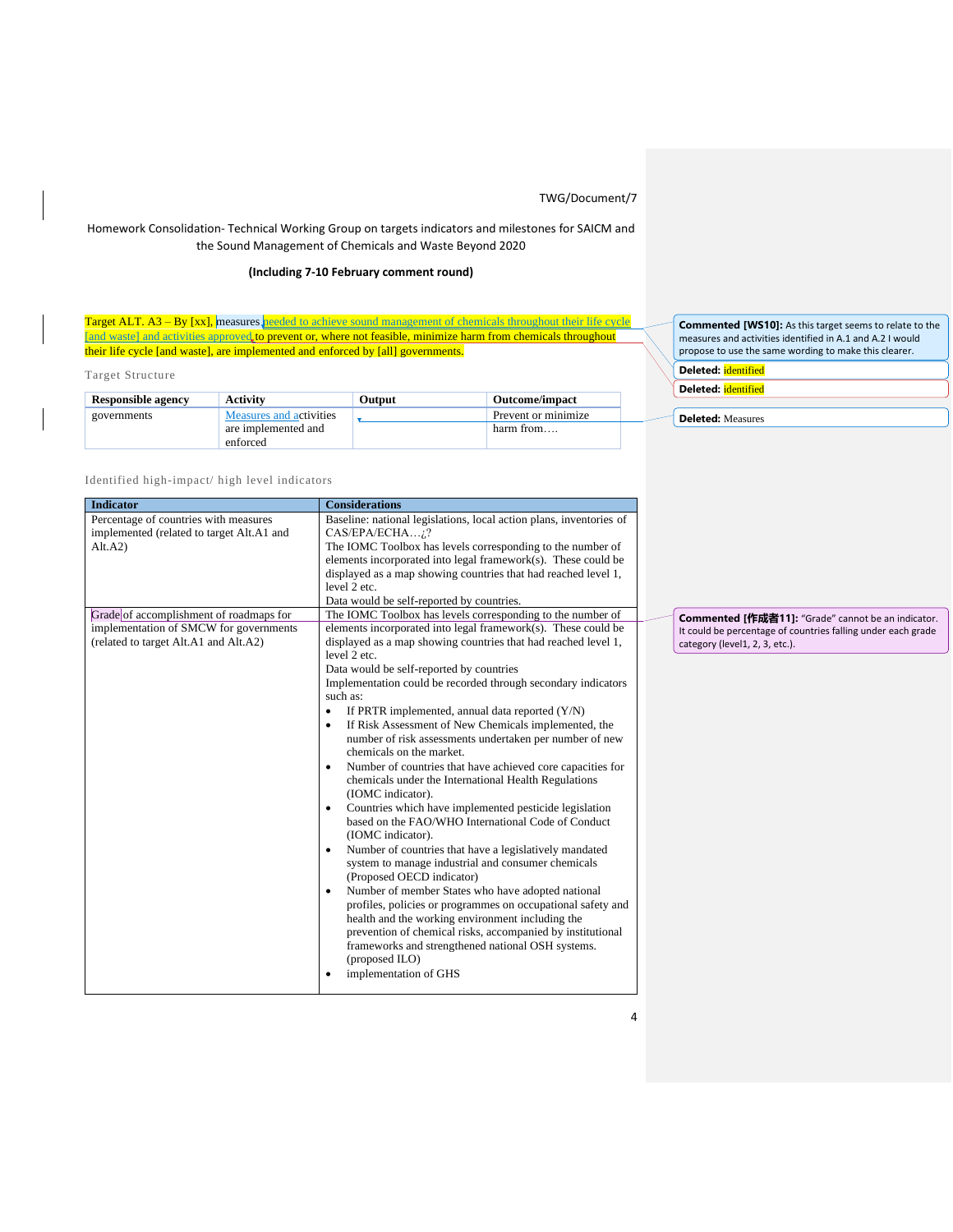## Homework Consolidation- Technical Working Group on targets indicators and milestones for SAICM and the Sound Management of Chemicals and Waste Beyond 2020

## **(Including 7-10 February comment round)**

| Number of chemicals and waste related<br>inspections undertaken/inspectors per: | It is recognised that 'relevant industries' is poorly defined,<br>however it is questioned whether the ILO has data on the |
|---------------------------------------------------------------------------------|----------------------------------------------------------------------------------------------------------------------------|
| the number of relevant industries                                               | number of companies within any one country within its remit?                                                               |
| the volume of chemicals imported                                                | It is noted that this does not specify what kind of inspections are                                                        |
| and produced                                                                    | included, which would need to be defined in order to ensure                                                                |
| population                                                                      | quality reporting                                                                                                          |
| expressed as a % of GDP                                                         |                                                                                                                            |
| Number of personnel in relevant roles related to                                | Suggest agreeing a benchmark for the minimum personnel                                                                     |
| chemicals and waste within Government per                                       | required.                                                                                                                  |
| population & per employees                                                      | There may be data already collected through the IHR on<br>personnel working in occupational health, nationally.            |
| Amount of hazardous and non-hazardous                                           |                                                                                                                            |
| waste generated nationally                                                      |                                                                                                                            |
|                                                                                 |                                                                                                                            |
| Percentage of hazardous and non-hazardous                                       |                                                                                                                            |
| waste treated as a proportion of total non-                                     |                                                                                                                            |
| hazardous waste generated nationally:                                           |                                                                                                                            |
| % recovered, % recycled,                                                        |                                                                                                                            |
| %landfilled/incinerated.                                                        |                                                                                                                            |
| Number of countries with a formal inter-                                        | Already collected by an existing SAICM indicator                                                                           |
| ministerial co-ordinating body                                                  |                                                                                                                            |
| Number of countries with a formal multi-                                        | The ILO already collects data on tri-partite coordination bodies                                                           |
| stakeholder co-ordinating body                                                  |                                                                                                                            |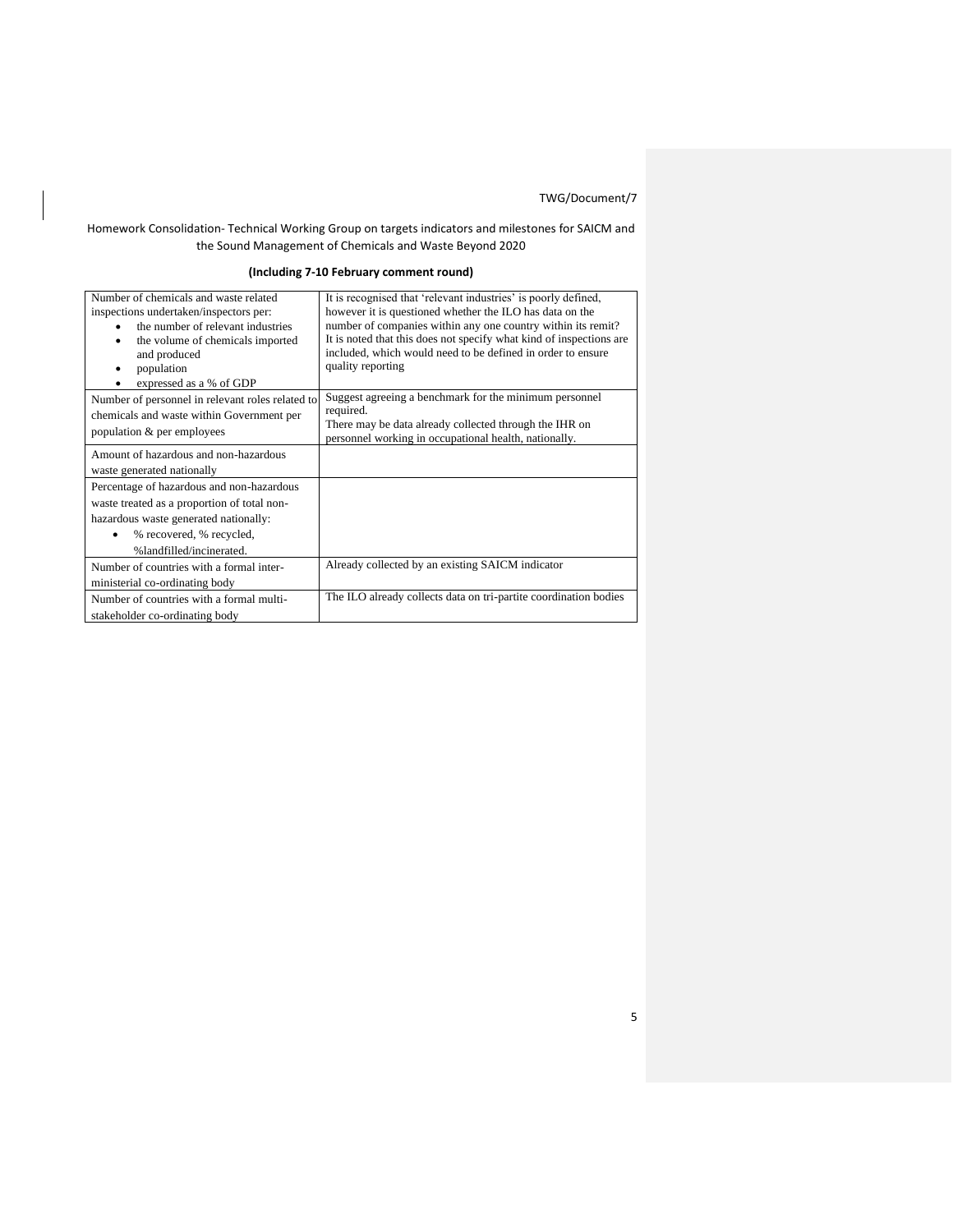## Homework Consolidation- Technical Working Group on targets indicators and milestones for SAICM and the Sound Management of Chemicals and Waste Beyond 2020

## **(Including 7-10 February comment round)**

Target ALT. A4 – By [xx], measures needed to achieve sound management of chemicals throughout their life cycle [and waste] and activities approved to prevent or, where not feasible, minimize harm from chemicals throughout their life cycle [and waste], are implemented by [all] industry stakeholders.

Target Structure

| <b>Responsible agency</b> | Activity                | <b>Output</b> | Outcome/impact      |
|---------------------------|-------------------------|---------------|---------------------|
| industry stakeholders     | Measures and activities |               | Prevent or minimize |
|                           | are implemented         |               | harm from           |

**Commented [WS12]:** As this target seems to relate to the measures and activities identified in A.1 and A.2 I would propose to use the same wording to make this clearer. **Deleted:** identified

**Deleted:** A **Deleted:** Measures

Identified high-impact/ high level indicators

| <b>Indicator</b>                                         | <b>Considerations</b>    |  |                                                            |
|----------------------------------------------------------|--------------------------|--|------------------------------------------------------------|
| Percentage/number of industry stakeholders with measures |                          |  |                                                            |
| implemented (related to target Alt.A1 and Alt.A2)        |                          |  |                                                            |
|                                                          |                          |  |                                                            |
| Grade of accomplishment of roadmaps for implementation   | Eg implementation of GHS |  | <b>Commented [作成者13]:</b> "Grade" cannot be an indicator.  |
| of SMCW for industry stakeholders (related to target     |                          |  |                                                            |
| Alt.A1 and Alt.A2)                                       |                          |  |                                                            |
|                                                          |                          |  |                                                            |
| Trends in participation of all relevant stakeholders at  |                          |  | <b>Commented [作成者14]:</b> "Trends" cannot be an indicator. |
| national level                                           |                          |  |                                                            |

6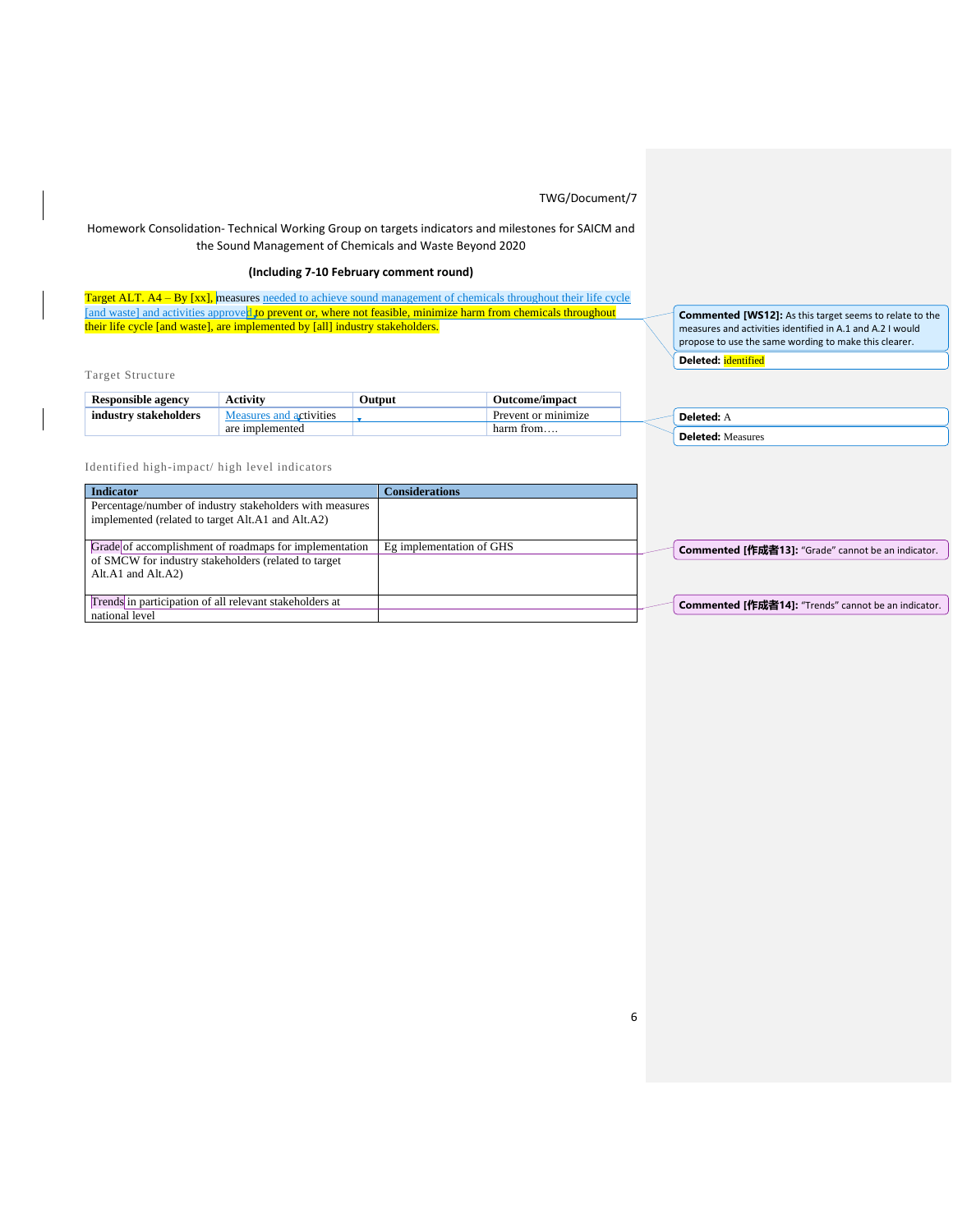## Homework Consolidation- Technical Working Group on targets indicators and milestones for SAICM and the Sound Management of Chemicals and Waste Beyond 2020

## **(Including 7-10 February comment round)**

Target ALT. A5 – By [xx], all Parties are meeting their commitments and obligations under the provisions of chemicals and waste-related multilateral environmental agreements, as well as health, labour and other relevant conventions.

Target Structure

| <b>Responsible agency</b> | $\sim$ of initerations.<br>лсити | Output | <b>Outcome/impact</b> |  |                                                    |
|---------------------------|----------------------------------|--------|-----------------------|--|----------------------------------------------------|
| <b>Parties</b>            |                                  |        |                       |  | Deleted <sup>.</sup><br>Activities are implemented |
|                           |                                  |        |                       |  | ומנ<br><b>Provisions</b>                           |

Identified high-impact/ high level indicators

| <b>Indicator</b>                                              | <b>Considerations</b>                             |                                                             |
|---------------------------------------------------------------|---------------------------------------------------|-------------------------------------------------------------|
| Number or % of countries signed key MEAs / agreements         | Key MEAs would need to be identified as a         | <b>Commented [作成者15]:</b> "signed" should be replaced       |
|                                                               | proxy for participating in and implementing       | with "participated".                                        |
|                                                               | MEAs / agreements                                 |                                                             |
|                                                               | Much of this data already exists in the reporting |                                                             |
|                                                               | for the GHS, PRTR, BRS Conventions,               |                                                             |
|                                                               | Minamata Convention, National Improvement         |                                                             |
|                                                               | Plans, IHR, National Profiles under UNITAR,       |                                                             |
|                                                               | <b>WHO</b>                                        |                                                             |
| % of Parties complying with their obligations under the MEAs  | Each IOMC / MEA has its own definition of         |                                                             |
| agreements                                                    | 'compliance' with Parties' obligations, and       | <b>Commented [NS16]:</b> It may not be possible to identify |
|                                                               | reporting of implementation                       | which countries are complying the obligations and which are |
| % countries reporting as a proportion of <b>total country</b> |                                                   | not.                                                        |
| signatories                                                   |                                                   | <b>Commented [NS17]:</b> Countries which signed the MEAs    |
|                                                               |                                                   |                                                             |

7

are not always parties. This phrase should be replaced by "Parties of the MEAs/agreements"

**Evaluation of targets and indicators under proposed Strategic Objective B**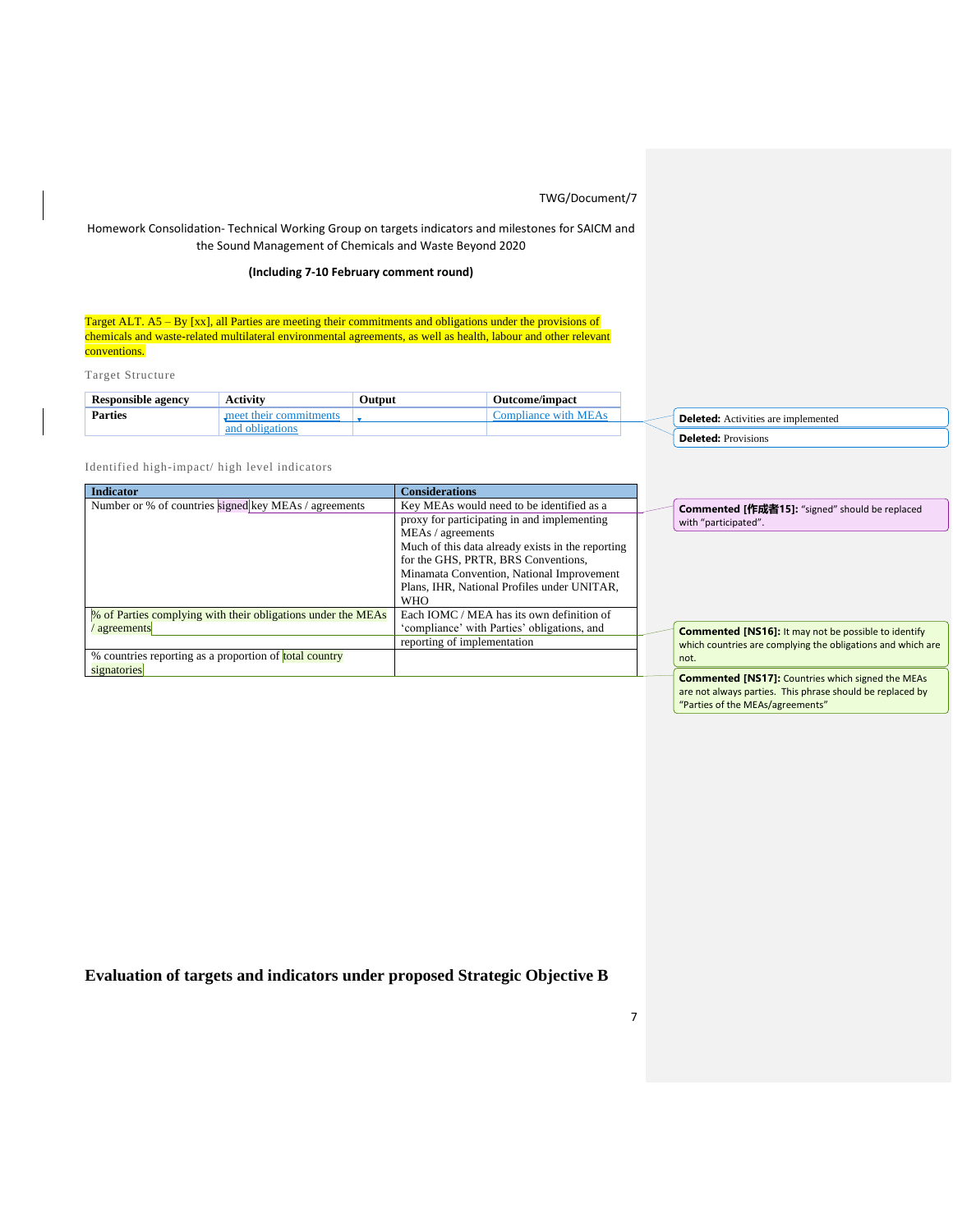Homework Consolidation- Technical Working Group on targets indicators and milestones for SAICM and the Sound Management of Chemicals and Waste Beyond 2020

### **(Including 7-10 February comment round)**

**Proposed Strategic Objective B.** Comprehensive and sufficient knowledge, data and information are generated, available and accessible to all to enable informed decisions and actions.

**Considerations:** Intended to address the need for new information and data to be generated to address gaps and for greater transparency and accessibility, as well as to address the need for training and education to protect all levels of society.

### Proposes targets

**Target B.1:** [All stakeholders, in particular industries and regulators and IGOs, provide] [Comprehensive] data and information for chemicals on the market [and research data] are available and accessible, including information [on emissions, releases and concentrations of chemicals in indoor and outdoor environments as well] and data on properties, health and environmental effects, uses, hazard- and risk-assessment results and risk-management measures, monitoring results and regulatory status throughout their life cycle.

**Target B.2:** [By 20xx]All stakeholders, in particular industries and regulators, [generate,] have and are [using] [sharing][the most] appropriate and [standardized] tools, guidelines and [available] [applicable][best] [good] practices [and technologies] for [risk] assessments [and sound management], as well as for the [prevention of harm] [minimization of adverse impacts], risk reduction, monitoring and enforcement.

**Target B.3:** Information and standardized methods are available and used to understand the impacts of chemicals and waste for improved burden-of-disease and cost-of-inaction estimates, to inform the advancement of chemical safety measures and to measure progress towards reducing those impacts.

**Target B.4:** [Timely information in the local language and in a format they can use] [Formal and informal] Educational, training and public awareness programmes on chemical safety and sustainability have been developed and implemented, including for [women and] vulnerable [low literate] populations, along with worker safety curricula and programmes at all levels [through all available means of communication].

**Target B.5:** Countries and stakeholders [and IGOs to share information and experience to] are implementing training [and sharing of information of policy support] on environmentally sound and safer alternatives, as well as on substitutions and the use of safer alternatives, [such as agroecology] [alternatives such as IPM, agroecology (as a science)].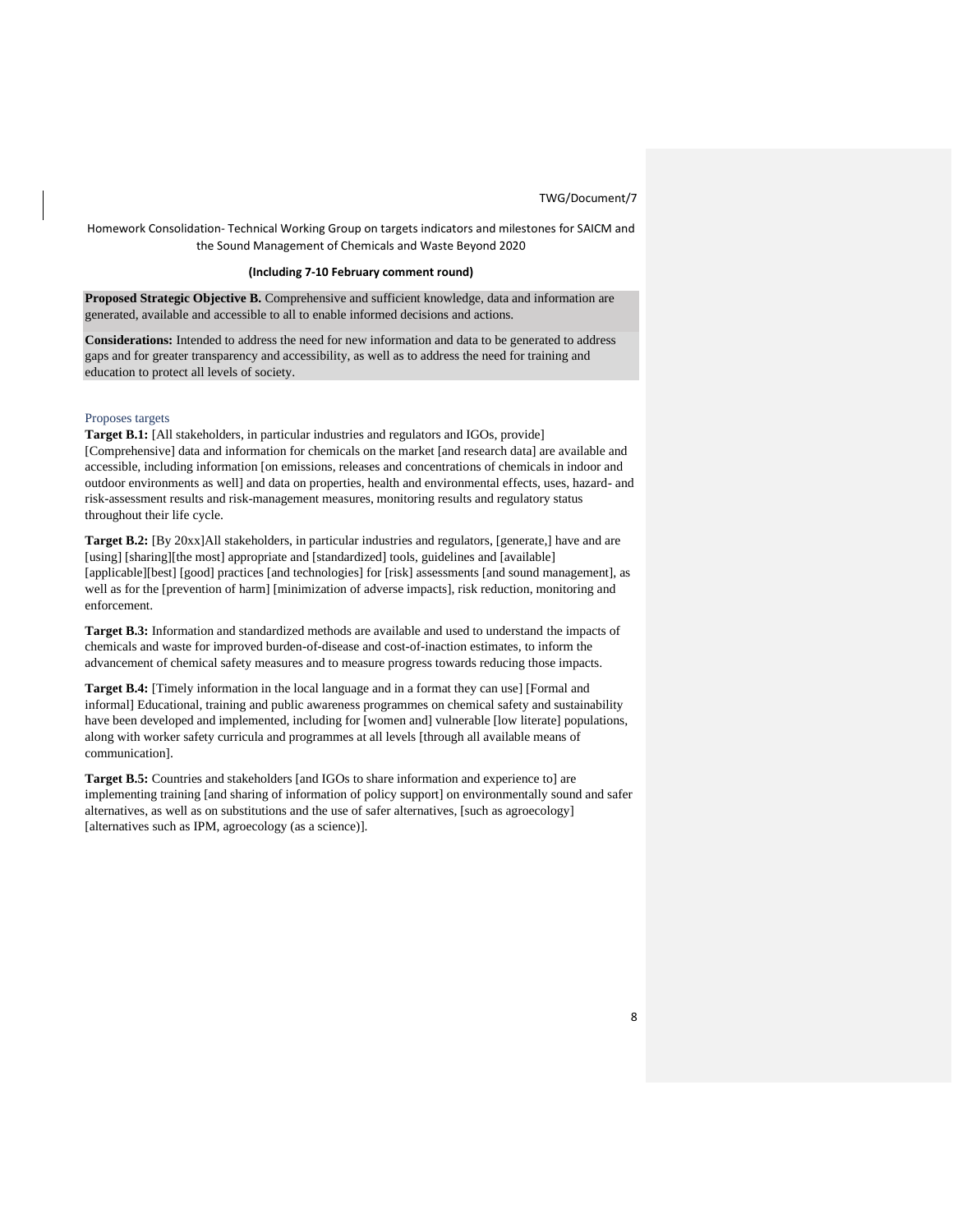Homework Consolidation- Technical Working Group on targets indicators and milestones for SAICM and the Sound Management of Chemicals and Waste Beyond 2020

**(Including 7-10 February comment round)**

# **Review- Evaluation of targets by CEE Group**

Target ALT B1.<sup>3</sup> By 20xx, industry and regulators generate comprehensive data and information on chemicals on the global market, throughout their lifecycle, and make it available and accessible.

Target Structure

| <b>Responsible agency</b> | <b>Activity</b>     | Output                       | <b>Outcome/impact</b> |
|---------------------------|---------------------|------------------------------|-----------------------|
|                           | Comprehensive data  | Information and data on      |                       |
|                           | and information are | properties, health effects,  |                       |
|                           | available and       | environmental effects, uses, |                       |
|                           | accessible          | hazard and risk              |                       |
|                           |                     | assessments, risk            |                       |
|                           |                     | management measures,         |                       |
|                           |                     | monitoring results.          |                       |

Identified high-impact/ high level indicators

| <b>Indicator</b>                                                                             |
|----------------------------------------------------------------------------------------------|
| Number of countries implementing GHS-it is impact oriented, achivicable, and easy measurable |
| (existing GHS inicator UNECE, UNITAR, ILO- / TWG document /4                                 |
| Number of countries with chemicals registers/inventories (existing IOMC indicator –PRTR) TWG |
| document/4                                                                                   |
| Number of countries ratified Aarhus Convention on Access to Information                      |

*Note:* On all other proposal for indicators we should consider how and if we could follow progress.

**Commented [WS18]:** This target could include knowledge on the chemical contents of products across the supply chain to incorporate the old C.2, which was moved to SO B by the WEOG-group during revision.

<sup>&</sup>lt;sup>3</sup> Please refer to the highlighted ALT targets under Strategic Objective B. They are different from the compilation version that was shared during the comments round on 05/02/2020 and should be used for the discussions during the face to face meeting.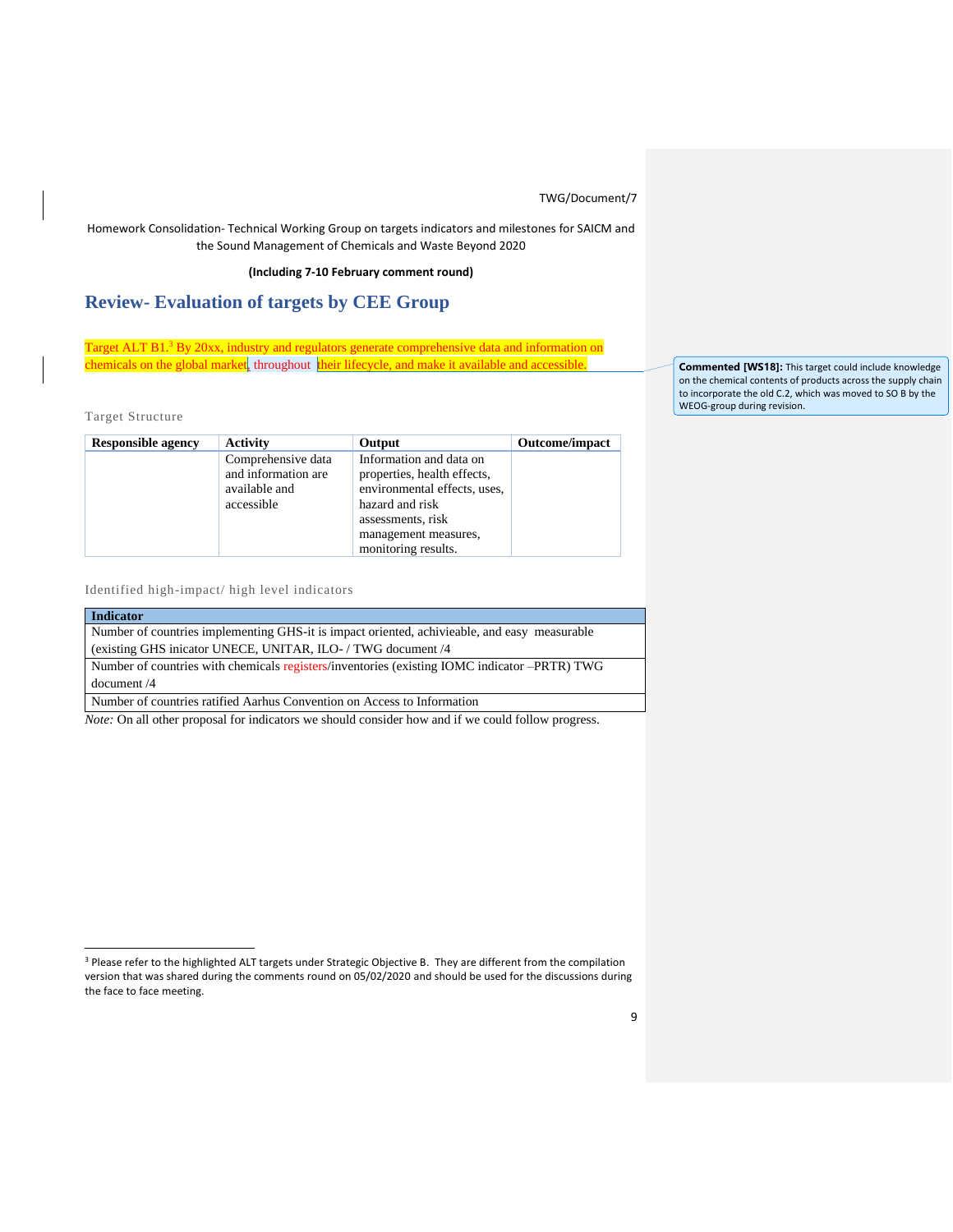### Homework Consolidation- Technical Working Group on targets indicators and milestones for SAICM and the Sound Management of Chemicals and Waste Beyond 2020

### **(Including 7-10 February comment round)**

Target ALT.1 B.2<sup>4</sup> By 20xx all stakeholders, in particular industries and regulators, have and are using the most appropriate and standardized tools, guidelines and best available practices for assessments and sound management, as well as for the prevention of harm, risk reduction, monitoring and enforcement*.*

Target Structure

| <b>Responsible agency</b>                 | Activity                                                                                                              | Output                                                                                                                                           | Outcome/impact                                                                                                         |
|-------------------------------------------|-----------------------------------------------------------------------------------------------------------------------|--------------------------------------------------------------------------------------------------------------------------------------------------|------------------------------------------------------------------------------------------------------------------------|
| All stakeholders<br>(industry/regulators) | using the most<br>appropriate and<br>standardized tools,<br>guidelines and best<br>practices<br>Identification of the | appropriate tools,<br>assessments and<br>practices for the<br>prevention and<br>minimization of harm,<br>monitoring and<br>enforcement are used. | Outcome could be<br>assessments and sound<br>management and<br>decreasing of risk<br>reduction, prevention<br>of harm. |
|                                           | available tools.<br>guidelines and best<br>practices.                                                                 |                                                                                                                                                  |                                                                                                                        |

## **Deleted:** *¶*

**Deleted:** Target ALT.1 B.2 By 20xx, [sound management of chemicals and waste and] [best] [good] practice for [sound management of chemicals and waste and] [risk] assessments, monitoring and enforcement is implemented by allstakeholders, in particular industries and regulators.¶ Target ALT. 2 B.2 By 20xx,, have and are using the most appropriate and standardized tools, assessmentsguidelines and best available practices for assessments and sound management, as well as for the prevention and minimization of harm, risk reduction, monitoring and enforcement are used.*.¶*

**Commented [WS23]:** At the moment, this part of the activity is not reflected in B.2.

**Commented [WS24]:** At the moment, this part of the activity is not reflected in B.2.

Identified high-impact/ high level indicators

| <b>Indicator</b>                                                                             |      |
|----------------------------------------------------------------------------------------------|------|
| Number of tools, guidelines and best practices available (international, regional, national) | Cor  |
| Number of tools used                                                                         | acti |
| Number of trainings organized to promote use of tools                                        |      |

**nmented [WS25]:** At the moment, this part of the vity is not reflected in B.2.

<sup>4</sup> Please refer to the highlighted ALT targets under Strategic Objective B. They are different from the compilation version that was shared during the comments round on 05/02/2020 and should be used for the discussions during the face to face meeting.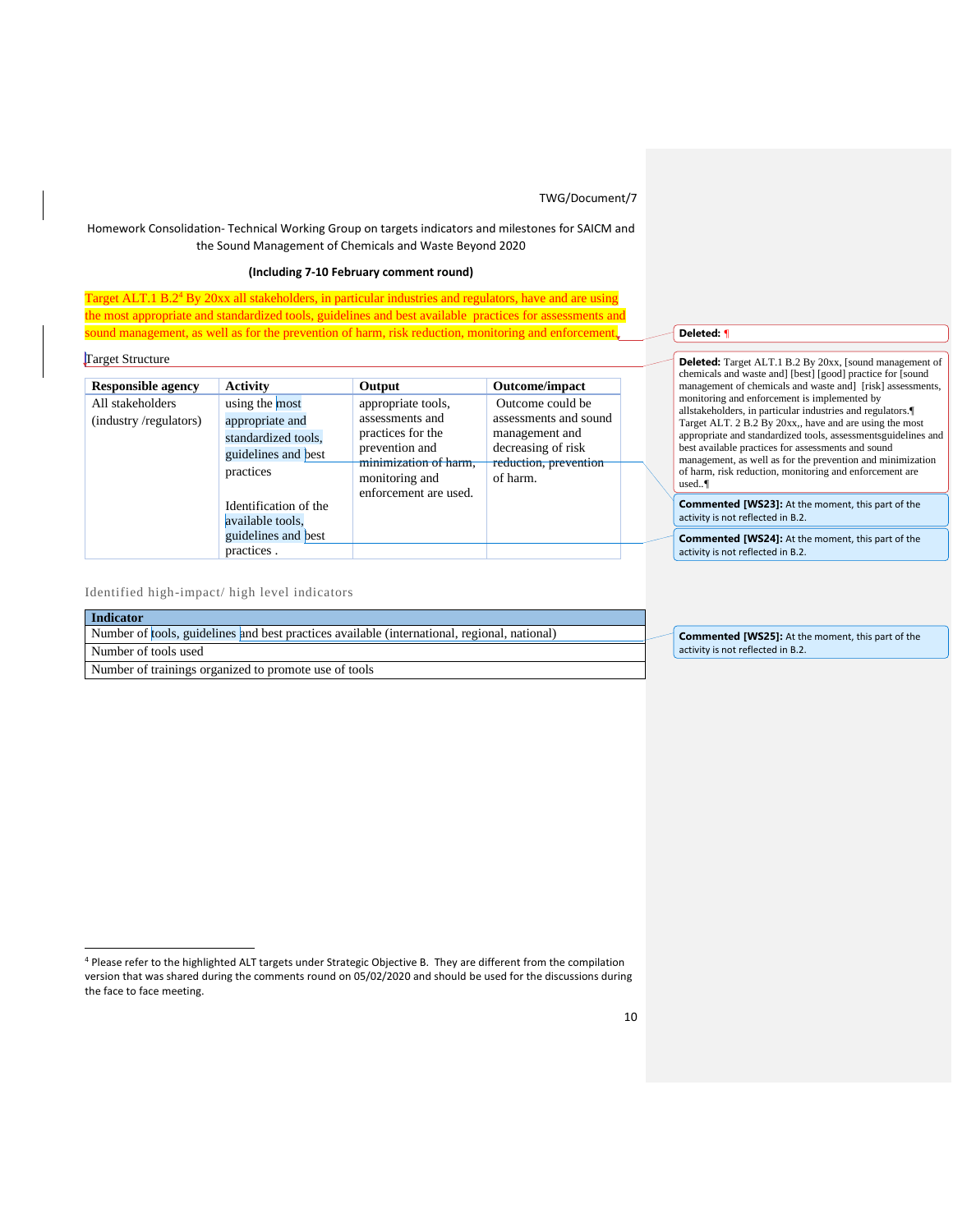## Homework Consolidation- Technical Working Group on targets indicators and milestones for SAICM and the Sound Management of Chemicals and Waste Beyond 2020

## **(Including 7-10 February comment round)**

Target ALT B3.<sup>5</sup> By 20xx, stakeholders have put in place mechanisms to access information and standardized methods to assess, reduce and prevent health impacts at all stages of the chemical life cycle.

Target Structure

| Responsible<br>agency | <b>Activity</b>                                                                                                               | Output                                                                                                                                                                                           | Outcome/impact                              |
|-----------------------|-------------------------------------------------------------------------------------------------------------------------------|--------------------------------------------------------------------------------------------------------------------------------------------------------------------------------------------------|---------------------------------------------|
|                       | understand the<br>impacts of chemicals<br>and waste for<br>improved burden-of-<br>disease and cost-of-<br>inaction estimates. | Information and<br>standardized methods are<br>available and used to<br>understand the impacts of<br>chemicals and waste for<br>improved burden-of-disease<br>and cost-of-inaction<br>estimates. | Reducing impacts of<br>chemicals and waste. |

Identified high-impact/ high level indicators

| <b>Indicator</b>                                     | <b>Considerations</b>                        |
|------------------------------------------------------|----------------------------------------------|
| Number<br>of globally<br>agreed<br>standards<br>for  |                                              |
| collecting data on:                                  |                                              |
| Mortality                                            |                                              |
| Morbidity                                            |                                              |
| Environmental pollution                              |                                              |
| Economic costs                                       |                                              |
| <b>Indicator 8.8.3:</b> Mortality rate from diseases | ILO, WHO Secretariats proposal. Indicator    |
| attributed to occupational risk factors, by disease, | makes use of existing official data produced |
| risk factor, sex, and age group.                     | almost exclusively by NSOs and already       |
|                                                      | compiled by WHO and ILO.                     |
| Number of governments implementing standardized      | Poison centres (example); ChemObs            |
| data collection methods                              |                                              |

**Commented [WS26]:** This version is about the access to information and methods while the original B.3 was about availability and use of information and methods.

**Commented [WS27]:** I'm not sure about the status of these targets? Would they be additional to ALT1 B.3?

**Deleted:** Target ALT 1 B.3 Chemical safety measures are advanced by the development of knowledge of the impacts of chemicals and waste on the burden-of-disease and cost-ofinaction estimates.¶

Target ALT 2 B.3 The impact of chemicals and waste as regards for burden-of-disease and cost-of-inaction estimates are known for chemicals classified in accordance to GHS. ¶

**Commented [NS30]:** Mortality rate attributed to hazardous chemicals are difficult to identify.

**Commented [WS31]:** This doesn't fit to SO B – Knowledge, information… This is an impact oriented indicator for SAICM.

<sup>5</sup> Please refer to the highlighted ALT targets under Strategic Objective B. They are different from the compilation version that was shared during the comments round on 05/02/2020 and should be used for the discussions during the face to face meeting.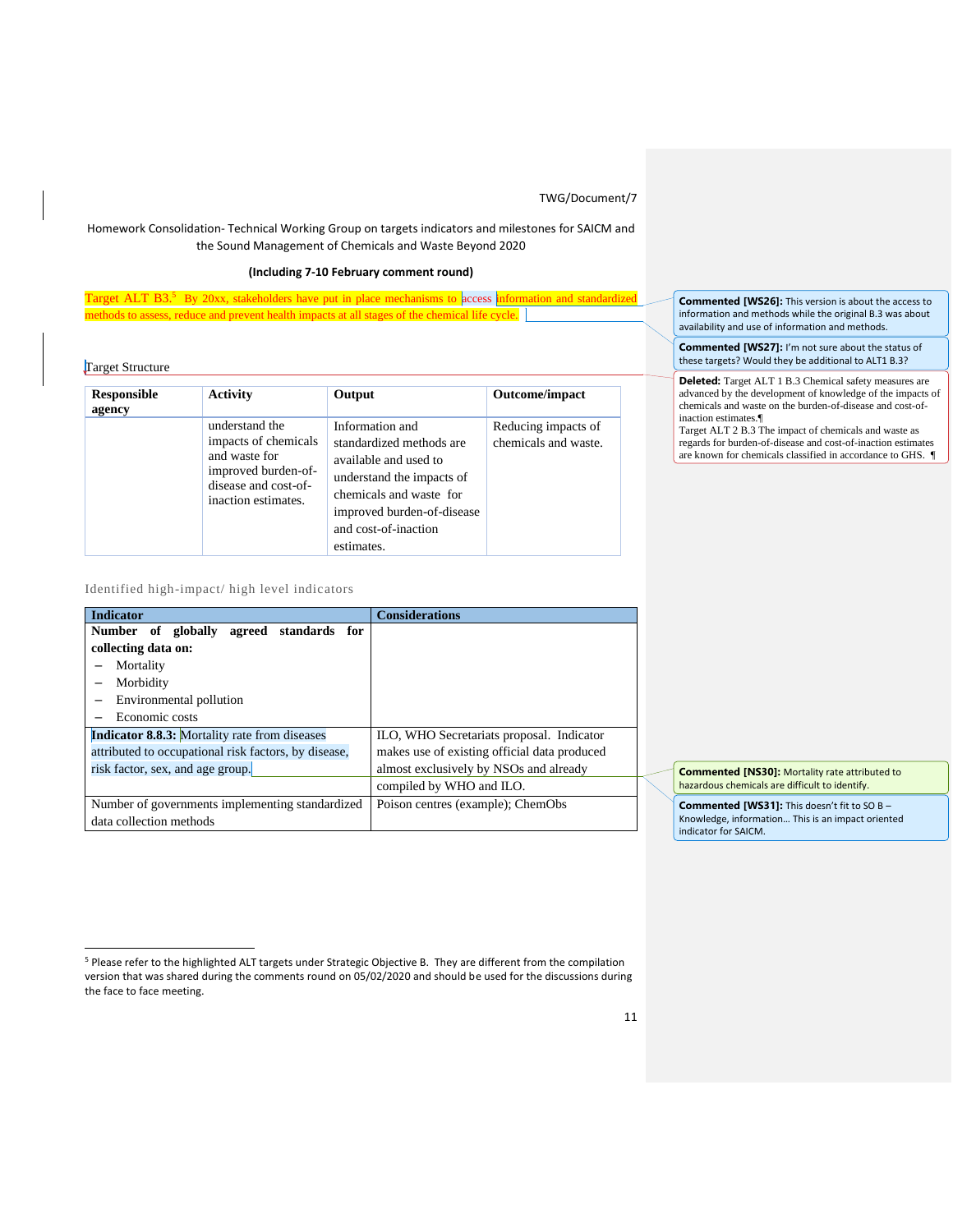Homework Consolidation- Technical Working Group on targets indicators and milestones for SAICM and the Sound Management of Chemicals and Waste Beyond 2020

### **(Including 7-10 February comment round)**

Alternative language to merge B.4, B.5

Target ALT 1 merge B.4, B.5.<sup>6</sup> By 20XX educational, training and public awareness programmes on chemical safety, sustainability and safer alternatives have been developed and implemented at all levels.

### Target Structure

| <b>Responsible agency</b> | <b>Activity</b>     | Output           | <b>Outcome/impact</b>                  |
|---------------------------|---------------------|------------------|----------------------------------------|
| Countries (national       | Development and     | Education,       | Not specifically mentioned in targets. |
| governments)              | implementation of   | training, public | But impacts could be following:        |
| /stakeholders (industry)  | training and public | awareness        |                                        |
| <b>IGOs</b>               | awareness           | programmes on    | Workers that might be negatively       |
|                           | programmes.         | chemical safety  | affected by harmful chemicals          |
|                           | Also promotion of   | and on           | because of their nature of work, are   |
|                           | the use of safer    | environmentally  | aware of the health risks and know     |
|                           | alternatives to     | sound and safer  | how to minimize, avoid risks.          |
|                           | harmful             | alternatives.    | Environmental and health benefits, if  |
|                           | chemicals.          |                  | safer alternatives are taken into use. |

Identified high-impact/ high level indicators

| <b>Indicator</b>                                                                                                                                                                              |
|-----------------------------------------------------------------------------------------------------------------------------------------------------------------------------------------------|
| No.of governments with strategy for chemical safety programmes                                                                                                                                |
| Number of countries who provide occupational safety and health training on chemical safety                                                                                                    |
| Number of educational, training and public awareness programmes addressing chemical safety and<br>chemical sustainability                                                                     |
| SDG indicator 3.9.3 Mortality rate attributed to unintentional poisoning (as an indicator of outcome from<br>awareness programmes)                                                            |
| SAICM indicator B.7 Number of countries and organisations that have specific strategies in place for<br>communicating information on the risks associated with chemicals to vulnerable groups |

Number of countries that have introduced educational programmes on green chemistry.

**Deleted:** Target ALT 1 merge B.4, B.5 By 20xx, stakeholders have developed and implemented programmes on the training on chemical safety, sustainability and environmentally sound and safer alternatives, including for workers and vulnerable populations. ¶ Target ALT 2 merge B.4, B.5 Educational, training and

public awareness programmes on chemical safety, sustainability and environmentally sound and safer alternatives have been developed and implemented at all levels.¶

Target ALT 3 merge B.4, B.5 By 20XX, Governments, industries and regulators develop and disseminate peerreviewed educational curricula, training and risk communication initiatives relevant for all population, particularly low-literate, including safer and sustainable **alternatives** 

**Commented [WS36]:** Not included in the proposals ALT 1 and ALT 2.

**Commented [WS37]:** Not included in ALT 1

<sup>6</sup> Please refer to the highlighted ALT targets under Strategic Objective B. They are different from the compilation version that was shared during the comments round on 05/02/2020 and should be used for the discussions during the face to face meeting. .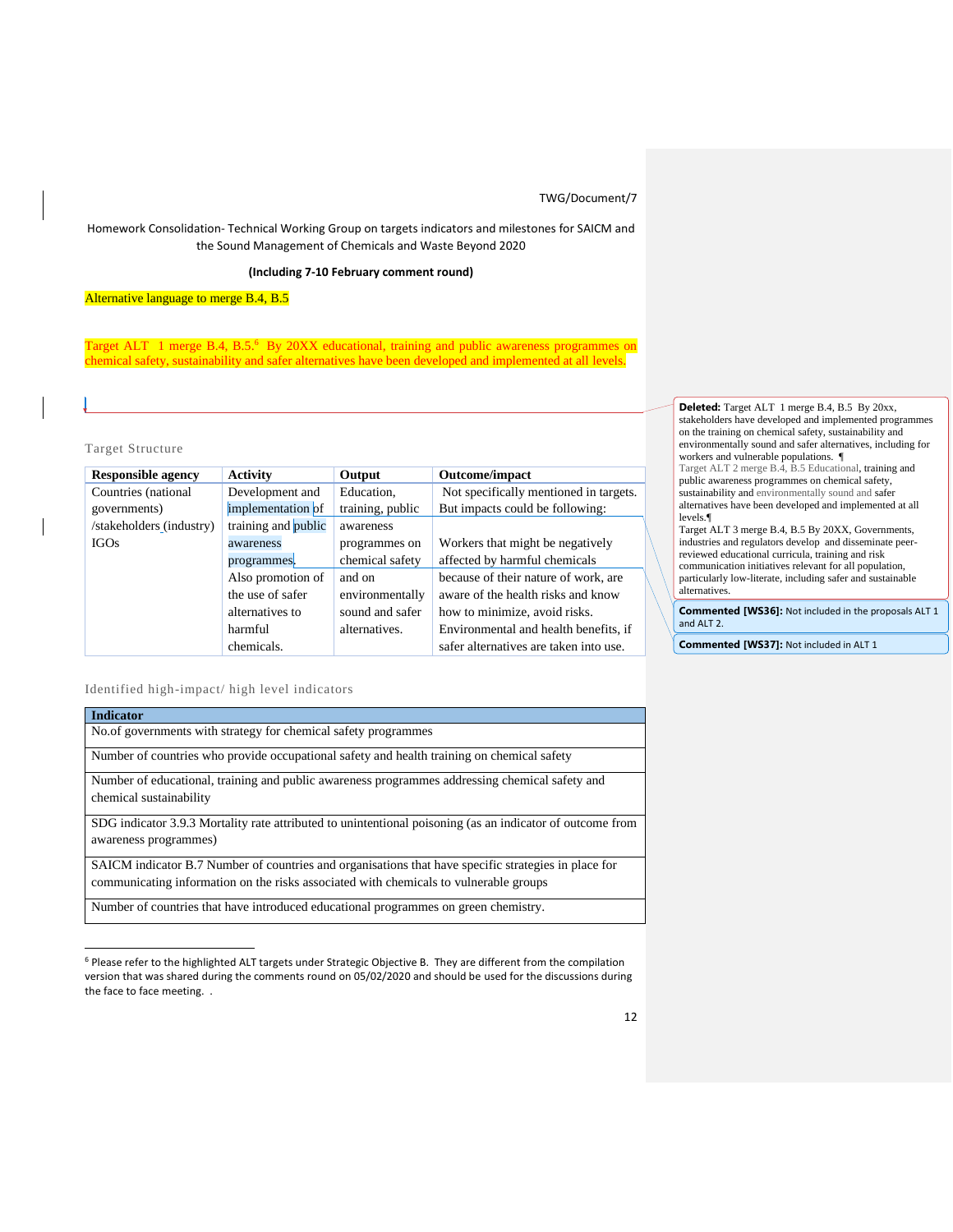Homework Consolidation- Technical Working Group on targets indicators and milestones for SAICM and the Sound Management of Chemicals and Waste Beyond 2020

## **(Including 7-10 February comment round)**

Number of countries that have gone through accredited programmes that promote the concepts of environmentally sound safer alternatives.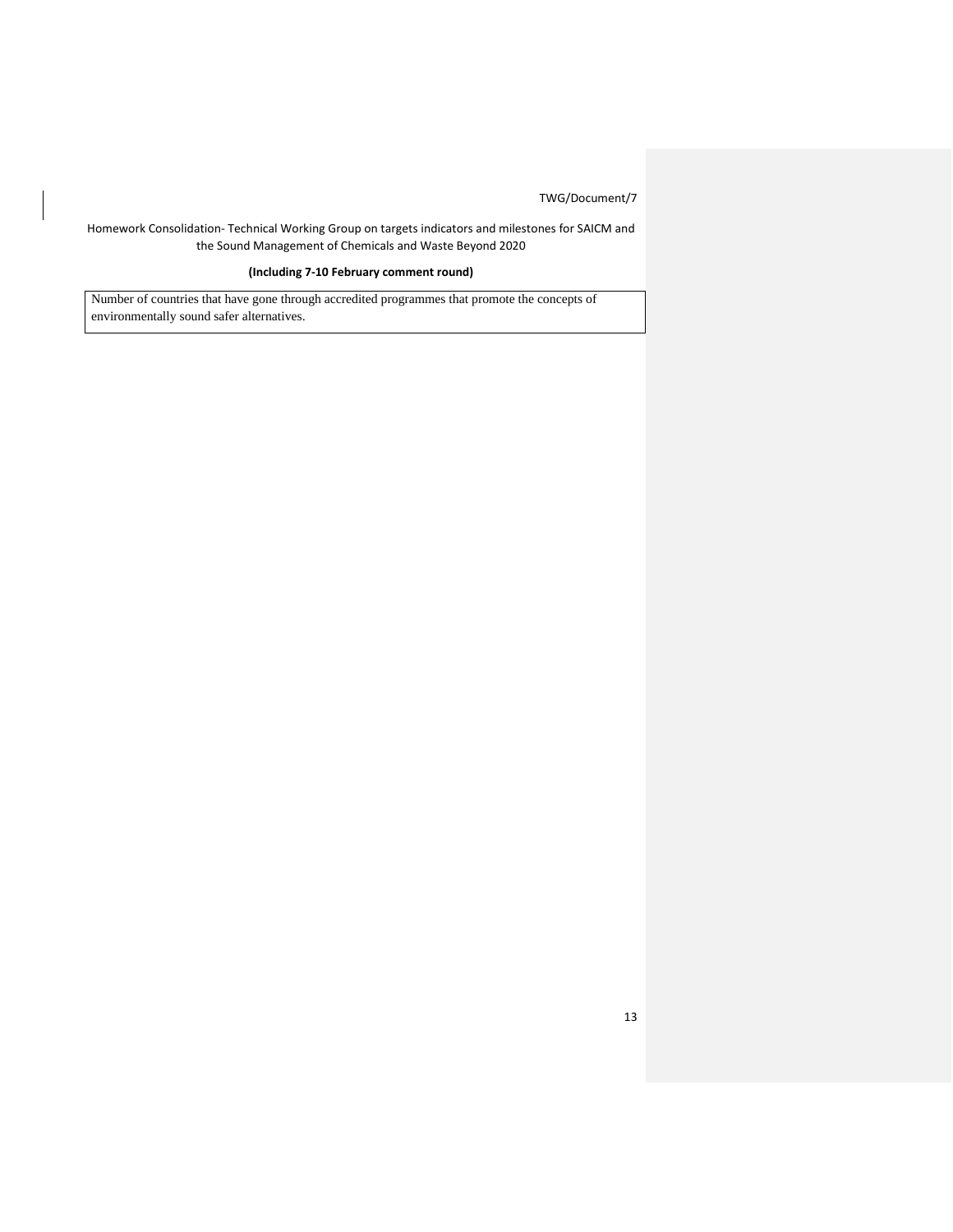Homework Consolidation- Technical Working Group on targets indicators and milestones for SAICM and the Sound Management of Chemicals and Waste Beyond 2020

### **(Including 7-10 February comment round)**

## **Evaluation of targets and indicators under proposed Strategic Objective C**

**Strategic Objective C.** Issues of concern [that warrant [global] [and] [joint] action] are identified, prioritized and addressed.

**Considerations:** Intended to cover the need to effectively identify, select and address issues of concern that warrant global action. The intention is to cover topics similar in nature to those covered by the Strategic Approach, emerging policy issues and other issues of concern, as well as topics such as managing specific chemicals, the burden of disease and financing. There may be a need to develop and identify the criteria for issues of concern.

### Proposes targets

**Target C1:** Programmes of work including timelines are established, adopted and implemented for identified issues of concern.

**Target C2:** Information on the properties and risk management of chemicals across the supply chain and the chemical contents of products is available to all to enable informed decisions.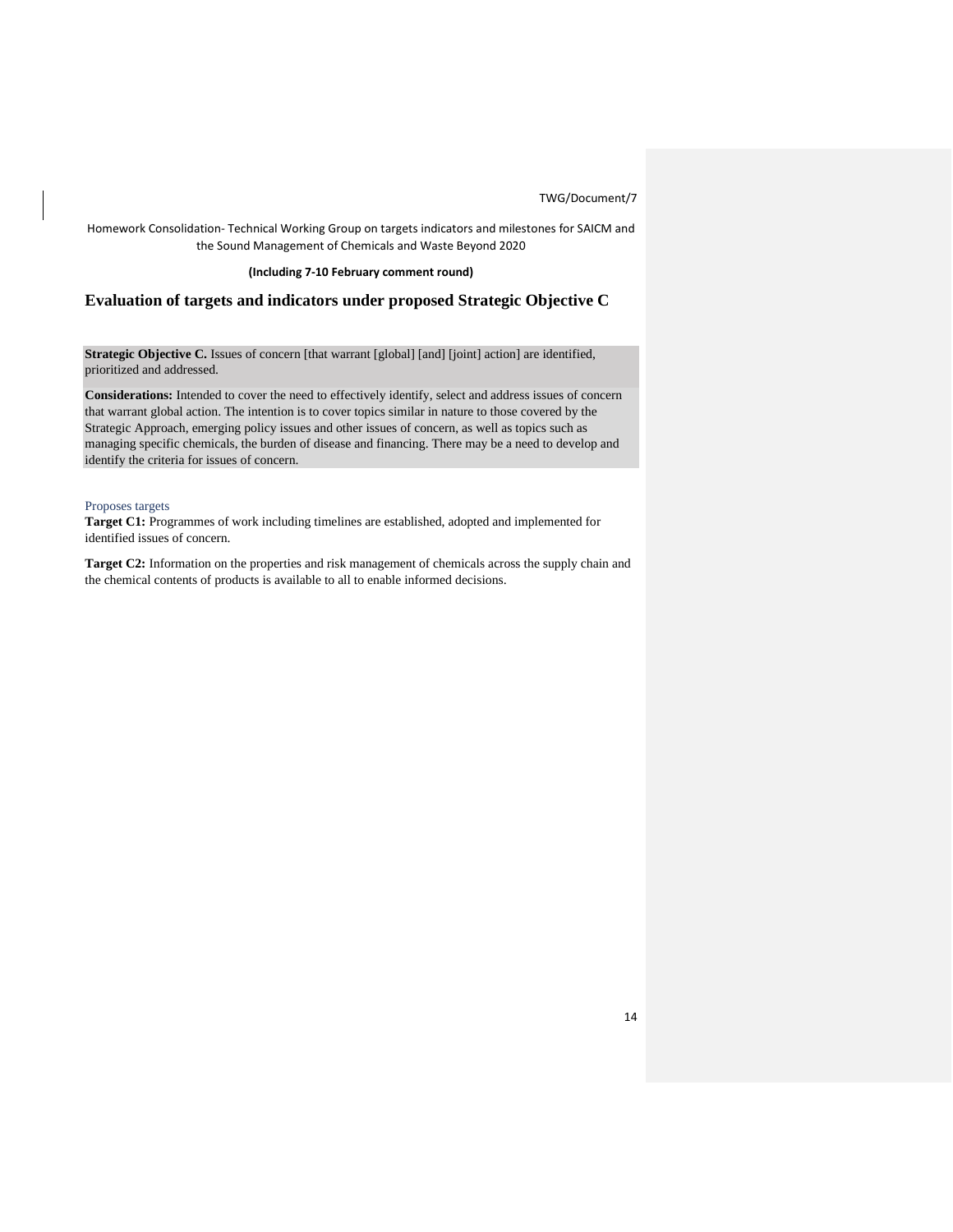Homework Consolidation- Technical Working Group on targets indicators and milestones for SAICM and the Sound Management of Chemicals and Waste Beyond 2020

### **(Including 7-10 February comment round)**

# **Review- Evaluation of targets by WEOG Group**

Target ALT. C1 - As an ongoing process, stakeholders nominate and the international conference adopts issues of concern and supporting workplans with specific responsibilities of relevant stakeholders, specific measurable targets, timelines, and reporting schemes.

Target Structure

| <b>Responsible agency</b> | <b>Activity</b> | Output                | <b>Outcome/impact</b> |
|---------------------------|-----------------|-----------------------|-----------------------|
| <b>Stakeholders</b>       | nominate        | Officially identified |                       |
|                           |                 | issues of concern and |                       |
| International             | adopts          | supporting workplans  |                       |
| Conference                |                 | with specific         |                       |
|                           |                 | measurable targets,   |                       |
|                           |                 | timelines, and        |                       |
|                           |                 | reporting schemes     |                       |

Identified high-impact/ high level indicators

**Indicator** 

Number of adopted issues of concern with specific responsibilities of relevant stakeholders, as proportion of the total number of issues of concern

Number of adopted issues of concern with workplans that include specific measurable targets, timelines, and reporting schemes, as proportion of the total number of issues of concern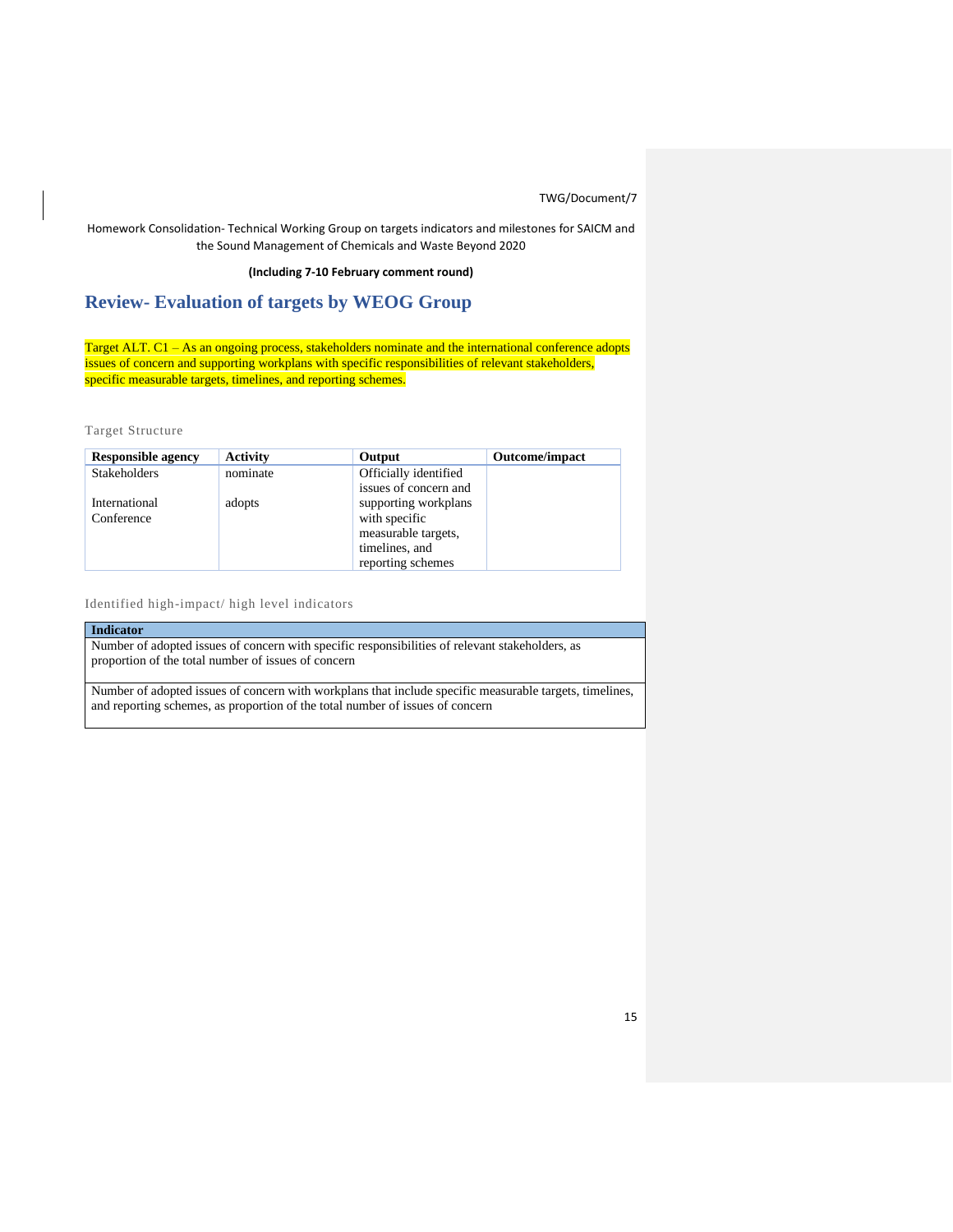## Homework Consolidation- Technical Working Group on targets indicators and milestones for SAICM and the Sound Management of Chemicals and Waste Beyond 2020

## **(Including 7-10 February comment round)**

Target ALT. C2 - As an ongoing process, stakeholders implement workplans for adopted issues of concern and report on progress achieving specific measurable targets, such that the use of sustainable solutions is maximized and significant negative impacts on human health and the environment are prevented or minimized.

Target Structure

| <b>Responsible agency</b> | <b>Activity</b>                       | Output              | <b>Outcome/impact</b>                                                                                                                                        |
|---------------------------|---------------------------------------|---------------------|--------------------------------------------------------------------------------------------------------------------------------------------------------------|
| stakeholders              | Implement workplans<br>Report at ICCM | <b>ICCM-reports</b> | the use of sustainable<br>solutions is maximized and<br>significant negative impacts<br>on human health and the<br>environment are prevented or<br>minimized |

Identified high-impact/ high level indicators

| <b>Indicator</b>                                                                                                                                             |
|--------------------------------------------------------------------------------------------------------------------------------------------------------------|
| Number of adopted issues of concern with progress reported to ICCM on specific measurable targets,<br>as proportion of the total number of issues of concern |
| Number of adopted issues of concern with processes in place to manage issues of concern                                                                      |

Number of issues of concern for which targets in programmes of work were achieved, as proportion of issues of concern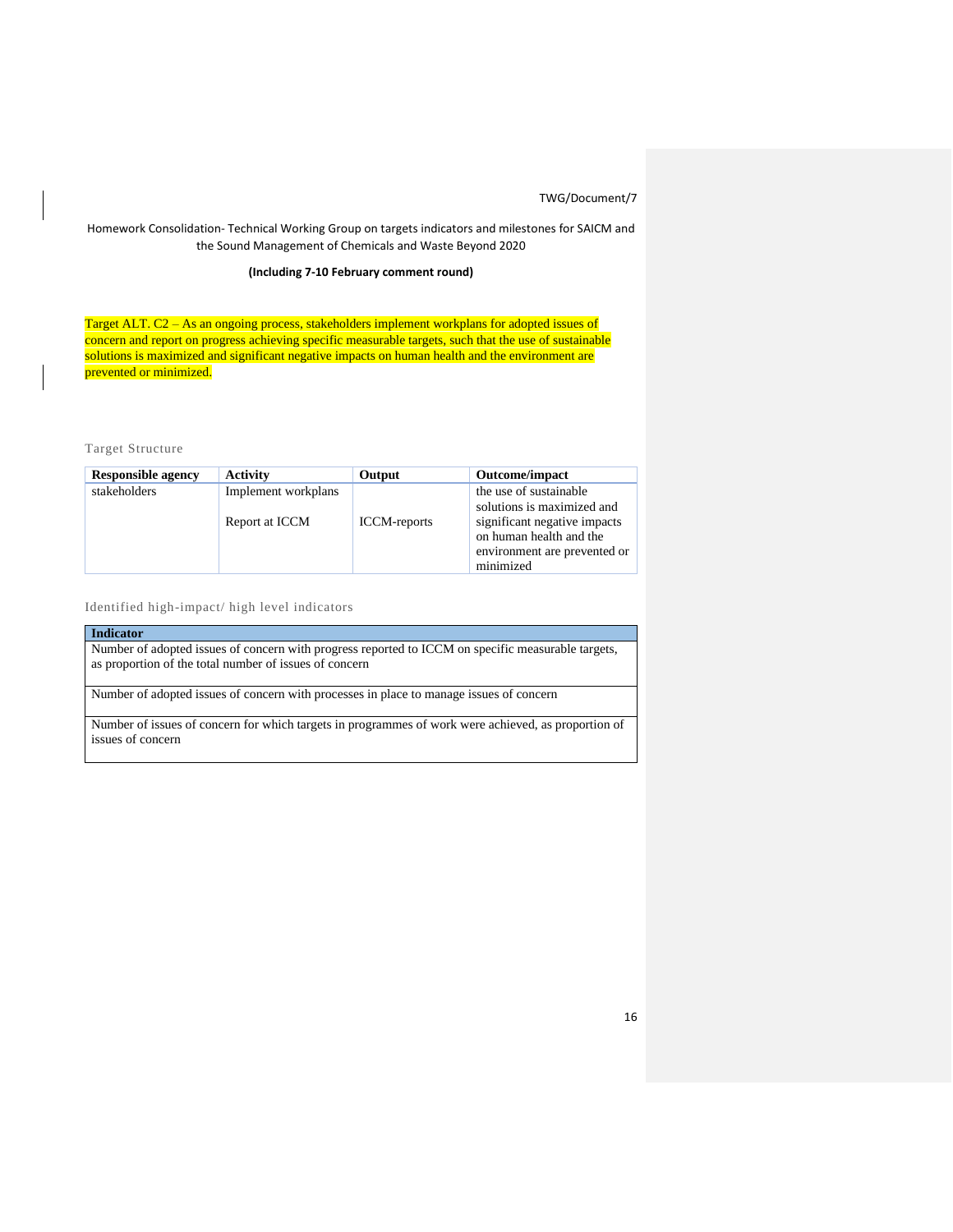Homework Consolidation- Technical Working Group on targets indicators and milestones for SAICM and the Sound Management of Chemicals and Waste Beyond 2020

### **(Including 7-10 February comment round)**

## **Evaluation of targets and indicators under proposed Strategic Objective D**

**Strategic objective D**: Benefits to human health and the environment are maximized and risks are prevented or, where not feasible, minimized through safer alternatives, innovative and sustainable solutions and forward thinking.

**Considerations:** Intended to cover the ongoing need for innovative thinking and solutions to address current and future aspects of managing chemicals and waste, such as life-cycle management, the circular economy, green and sustainable chemistry, safer alternatives, better recycling technologies and resource efficiency.

#### Proposes targets

**Target D.1:** [% of growth in the amount of]Companies adopt [and implement] corporate policies and practices that promote [innovation,] [resource efficiency][sustainability goals] [and] that incorporate the development, production and use of sustainable and safer alternatives [as well as product transparency mechanisms],[ including new technologies [and non-chemical alternatives]].

**Target D.2:** Governments implement policies that promote innovation to facilitate the recycling and re-use of products, the adoption of sustainable and safe alternatives, including new technologies and non-chemical alternatives (e.g., the prioritized licensing of reduced-risk alternatives, assessment frameworks, labelling schemes and purchasing policies).

**Target D.3:** Companies, including from the investment sector, incorporate strategies and policies to support the sound management of chemicals and waste in their investment approaches and business models and apply internationally-recognized reporting standards where relevant.

**Target D.4:** Companies apply sustainable production principles and lifecycle management in the design of chemicals, materials and products, taking reduced-risk, design-for-recycling and non-chemical solutions and processes into account.

**Target D.5:** Industry associations promote change towards sustainability and the safe management of waste and of chemicals and consumer products throughout their life cycles, including in sharing information and building the capacity of small and medium-sized enterprises to reduce risks.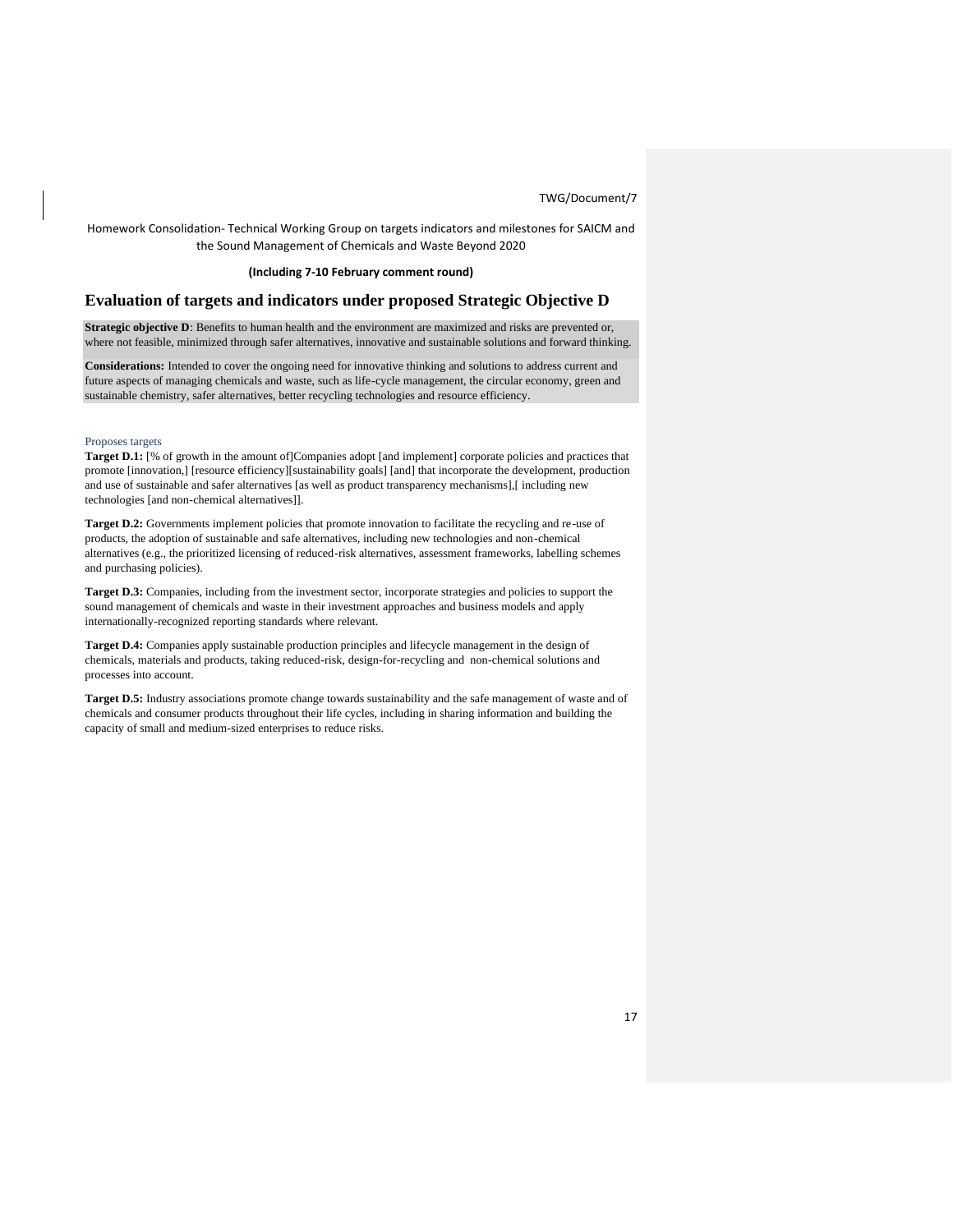## Homework Consolidation- Technical Working Group on targets indicators and milestones for SAICM and the Sound Management of Chemicals and Waste Beyond 2020

### **(Including 7-10 February comment round)**

# **Review- Evaluation of targets by AFR Group**

Target ALT D1. Companies (globally, regionally, sub-regionally, nationally) adopt and implement policies and practices to produce and use sustainable and safer alternatives and cleaner production technologies.

### Target Structure

| <b>Responsible agency</b>                                                               | <b>Activity</b>                                                              | Output                                                                                                                                 |
|-----------------------------------------------------------------------------------------|------------------------------------------------------------------------------|----------------------------------------------------------------------------------------------------------------------------------------|
| <b>Industry Associations.</b><br>Chemical Industries or                                 | Policies and practices are<br>adopted, implemented, and<br>monitored.        | Highly toxic, unsustainable and non-safe alternatives<br>1.<br>are neither produced, nor are they used.                                |
| multinational companies<br>or companies that do not<br>belonging to any<br>association. | International safety,<br>human and environmental<br>health quality standards | 2.<br>Sustainable and natural products or non-chemicals<br>alternatives are produced and used as input in the<br>production processes. |
|                                                                                         | adopted, implemented and<br>monitored.                                       | 3.<br>Non-cleaner production technologies are not<br>developed.                                                                        |
|                                                                                         |                                                                              | 4.<br>Cleaner production technologies are developed and<br>installed.                                                                  |

**Commented [WS38]:** This activity is not reflected in the target.

**Commented [WS39]:** Could the implementation of specific international standards for safety, health or environment serve as a specific indicator?

### Identified high-impact/ high level indicators

| <b>Indicator</b>                                                                                                                                                                             | <b>Considerations</b>                                                                 |
|----------------------------------------------------------------------------------------------------------------------------------------------------------------------------------------------|---------------------------------------------------------------------------------------|
| % of companies that have adopted resource efficiency and<br>sustainability in their policies.                                                                                                |                                                                                       |
| % Reduced production and use of toxic, unsustainable, and unsafe<br>chemicals, and installation of non-cleaner technologies.                                                                 |                                                                                       |
| % of companies implement sustainable chemistry principles, use<br>natural products or non-chemicals as a source for their products.                                                          | % is inclusive of the number and it is<br>indicative of the overall situation whereas |
|                                                                                                                                                                                              | a number alone tells nothing as the broader<br>or overall number is not known.        |
| % of companies that have developed and implemented an overall<br>environmental or sustainability plan.                                                                                       |                                                                                       |
| % of start-up companies investing on innovative and sustainable<br>chemical solutions, and cleaner production technology.                                                                    |                                                                                       |
| % company turnover investment on research and development on<br>safe alternatives, innovative and sustainable chemical solutions, and<br>cleaner production technology.                      |                                                                                       |
| % associations, companies acknowledge; encourage; and reward<br>through economic incentives the production and use of natural<br>products or non-chemicals as input in production processes. |                                                                                       |
| % companies report reduced exposure of workers and nearby<br>communities to highly toxic, unsustainable, and unsafe chemicals.                                                               |                                                                                       |
| % companies report reduced associated disease burden, improved<br>human health of workers, nearby communities and associated work<br>environment.                                            |                                                                                       |

**Commented [WS40]:** Non-chemical alternatives should not only be considered as a potential source of production materials but also as an alternative for the use of chemicals (e.g. beneficial insects or traps instead of insecticides). This should be reflected in the target or at least in the indicator. At the moment, it is only explained in under "output".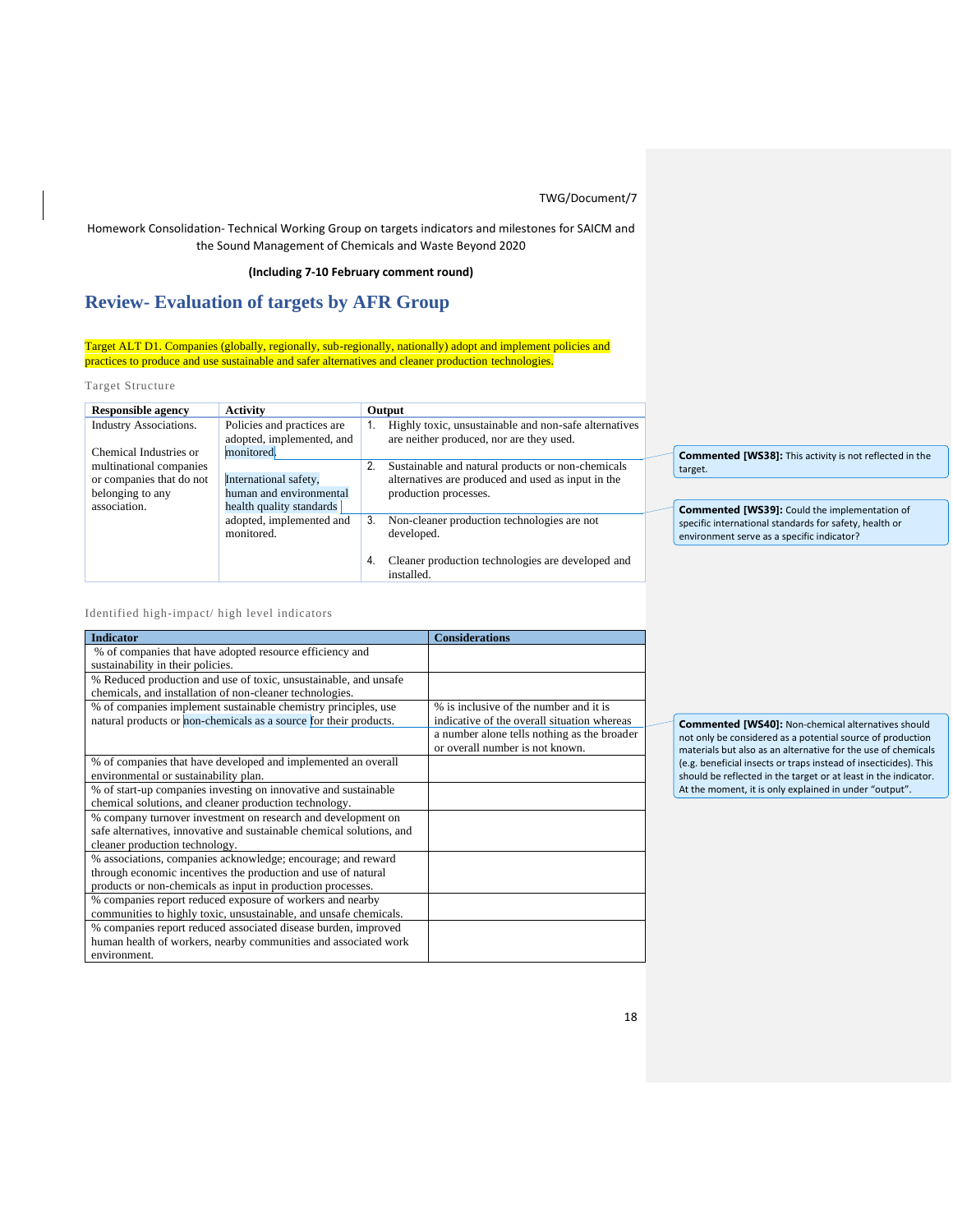## Homework Consolidation- Technical Working Group on targets indicators and milestones for SAICM and the Sound Management of Chemicals and Waste Beyond 2020

## **(Including 7-10 February comment round)**

Target ALT. D2 – Governments (globally, regionally, sub-regionally, nationally) implement policies that encourage production using natural products or non-chemicals, facilitate the recycling and re-use of products (circular economy), the adoption of sustainable and safe alternatives, including cleaner production technologies.

Target Structure

| <b>Responsible agency</b>                                             | <b>Activity</b>                                                                                                             |                  | Output                                                                                                                                         | Outcome/impact                   |
|-----------------------------------------------------------------------|-----------------------------------------------------------------------------------------------------------------------------|------------------|------------------------------------------------------------------------------------------------------------------------------------------------|----------------------------------|
| Governments (globally,<br>regionally, sub-<br>regionally, nationally) | Sustainable chemistry<br>principles encouraged,<br>and promoted as a<br>foundation for ingredient<br>development processes. | 1.               | Active ingredient<br>development<br>processes informed<br>by sustainable<br>chemistry principles.                                              | Prevent or minimize<br>harm from |
|                                                                       | Policies and practices are<br>adopted, implemented,<br>and enforced.                                                        | 2.               | Production of toxic,<br>unsustainable and<br>non-safe alternatives<br>are not produced,<br>and used.                                           |                                  |
|                                                                       |                                                                                                                             | 3.               | Sustainable and<br>natural products or<br>non-chemicals<br>alternatives are<br>produced and used s<br>input in the<br>production<br>processes. |                                  |
|                                                                       |                                                                                                                             | $\overline{4}$ . | Non-cleaner<br>production<br>technologies are not<br>developed.                                                                                |                                  |
|                                                                       |                                                                                                                             | 5.               | Cleaner production<br>technologies are<br>developed and<br>installed.                                                                          |                                  |

Identified high-impact/ high level indicators

| <b>Indicator</b>                                                                                          |
|-----------------------------------------------------------------------------------------------------------|
| % of countries promoting and adopting circular economy and green procurement.                             |
| % of countries using sustainable chemistry principles.                                                    |
| % of countries using natural products or non-chemicals in their production processes.                     |
| % of governments direct their companies to use natural products or non-chemicals as input in production   |
| processes.                                                                                                |
| % of governments ended the production, use, import and export of banned, highly toxic, unsustainable, and |
| unsafe chemicals.                                                                                         |
|                                                                                                           |

**Commented [WS41]:** This target now has a very strong focus on renewable resources that was not part of the original D.2. The discussion on the sustainability of renewable resources should be reflected here, e.g. "production using renewable materials from sustainable sources".

From my point of view, the focus of this target shifted too much away from sustainable innovation.

**Commented [WS42]:** From my point of view this is not reflected in the target. Innovation according to sustainable chemistry should be directly named in the target.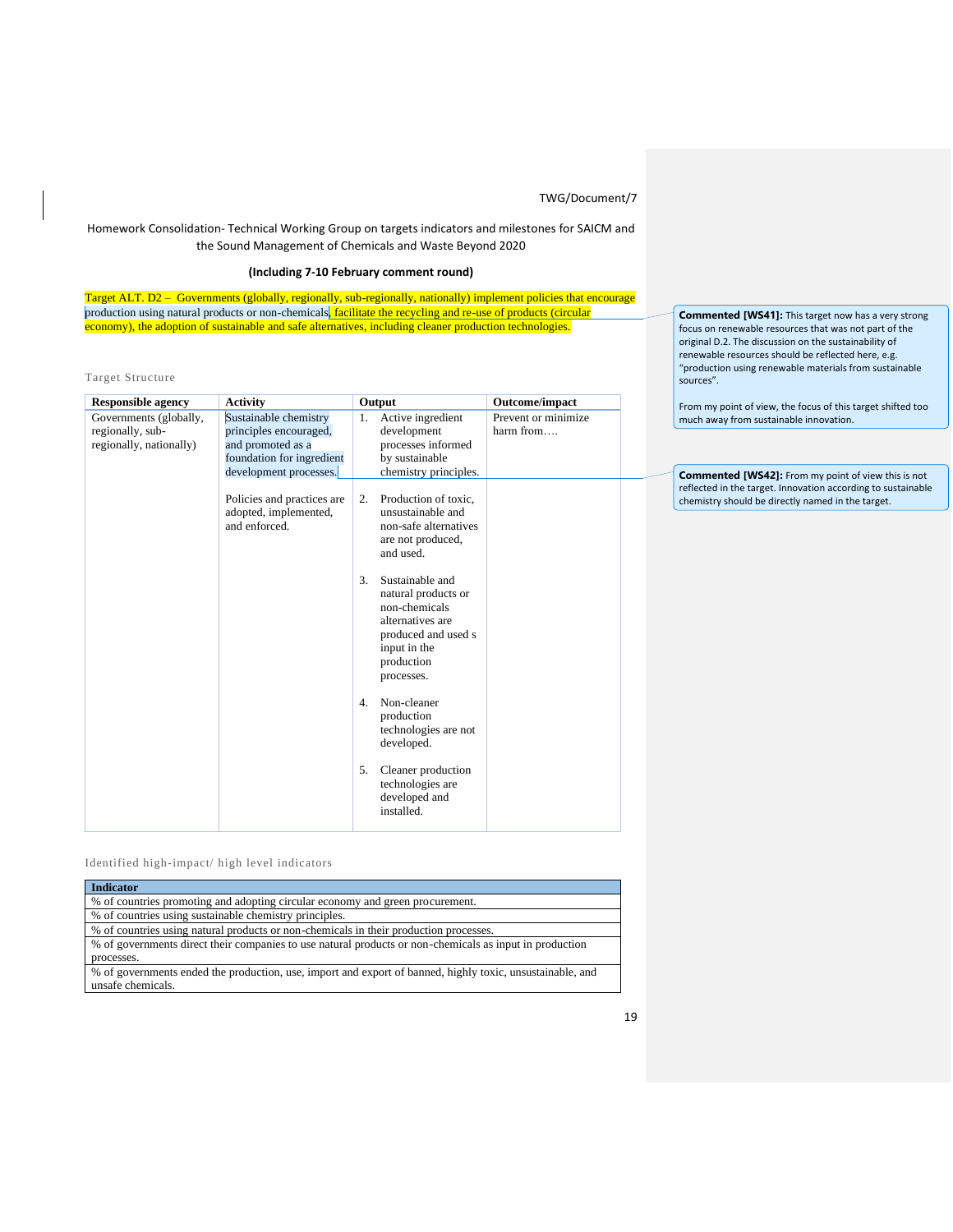## Homework Consolidation- Technical Working Group on targets indicators and milestones for SAICM and the Sound Management of Chemicals and Waste Beyond 2020

## **(Including 7-10 February comment round)**

| % of governments with integrated pesticide management regulations.                                |  |  |  |
|---------------------------------------------------------------------------------------------------|--|--|--|
| % of governments with the infrastructure for licensing, certification and labelling of pesticides |  |  |  |
| % of government research funding allocated to safe alternatives                                   |  |  |  |
| % of governments developed and implement regulations on extended producer responsibility (EPR)    |  |  |  |
| % governments report reduced exposure of human beings to highly toxic, unsustainable, and unsafe  |  |  |  |
| chemicals.                                                                                        |  |  |  |
| % government report reduced related disease burden; improved human health.                        |  |  |  |
| % governments report improved environmental health.                                               |  |  |  |
| % governments report reduced environment and human health management budget, due to improved      |  |  |  |
| outcomes.                                                                                         |  |  |  |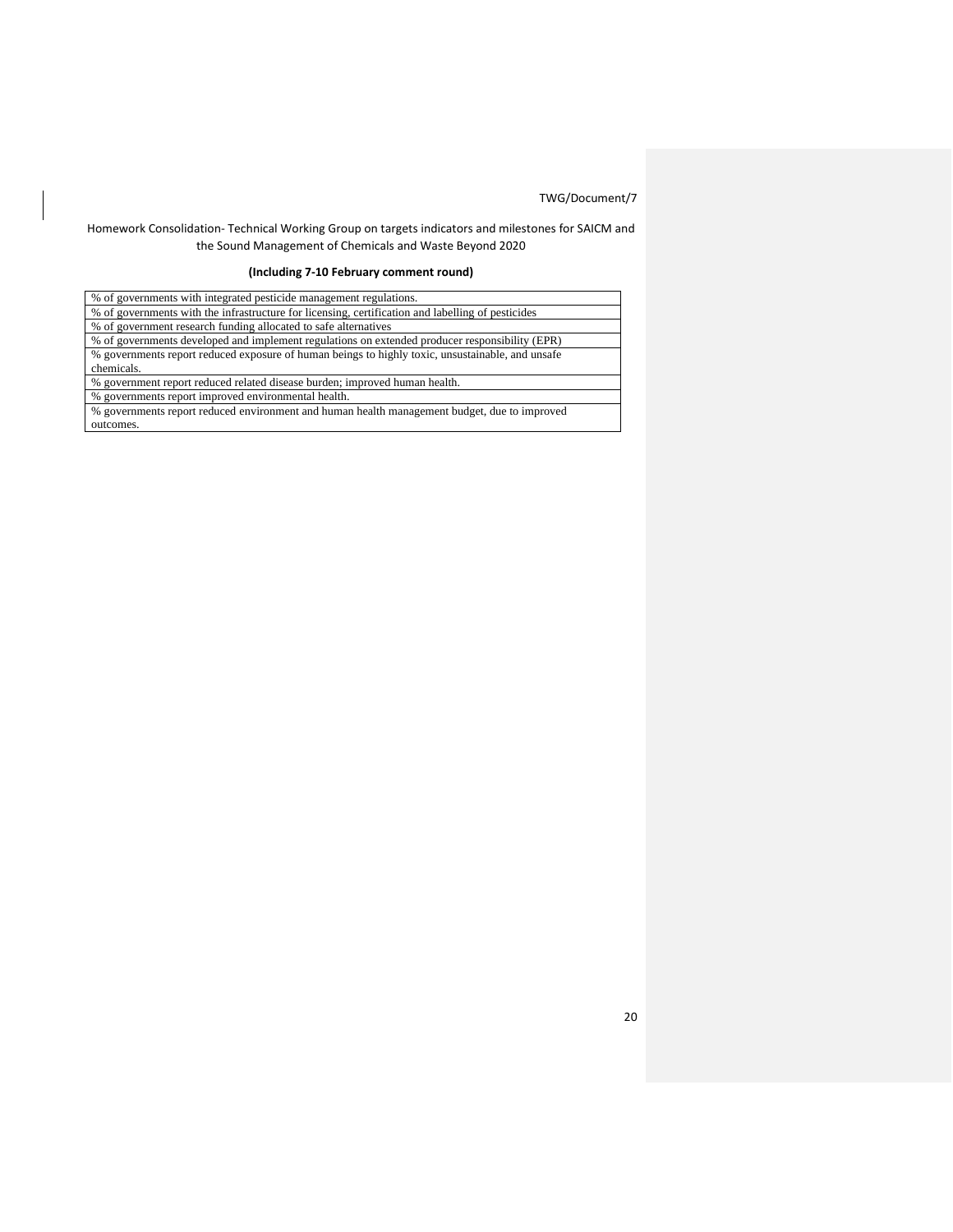## Homework Consolidation- Technical Working Group on targets indicators and milestones for SAICM and the Sound Management of Chemicals and Waste Beyond 2020

## **(Including 7-10 February comment round)**

Target ALT. D3 – Companies, including from the investment sector, incorporate strategies and policies to implement the sound management of chemicals and waste in their investment approaches and business models and apply internationally-recognized reporting standards.

Target Structure

| <b>Responsible agency</b>         | <b>Activity</b>                                                                                                                                                                                                                                                                                                                                                                               | Output                                                                                                                                                                                                                                                                                                                                                                                                                        |
|-----------------------------------|-----------------------------------------------------------------------------------------------------------------------------------------------------------------------------------------------------------------------------------------------------------------------------------------------------------------------------------------------------------------------------------------------|-------------------------------------------------------------------------------------------------------------------------------------------------------------------------------------------------------------------------------------------------------------------------------------------------------------------------------------------------------------------------------------------------------------------------------|
| Companies (multinationals; SMMMs) | Strategies and policies to implement<br>the sound management of chemicals<br>and waste incorporated in company's<br>investment approaches and business<br>models.<br>Internationally-recognized reporting<br>standards adopted and implemented<br>by companies.<br>International safety, human and<br>environmental health quality (SHEQ)<br>standards adopted, implemented and<br>monitored. | Company's investment approaches<br>and business models with tangible and<br>specific sound management of<br>chemicals and waste fundamentals.<br>Companies report annually on the<br>implementation of their tangible and<br>specific sound management of<br>chemicals and waste initiatives.<br>2% investment of company annual<br>turnover committed to tangible sound<br>management of chemicals and waste<br>initiatives. |
|                                   |                                                                                                                                                                                                                                                                                                                                                                                               | Reporting by companies in line with<br>internationally recognized standards.                                                                                                                                                                                                                                                                                                                                                  |
|                                   |                                                                                                                                                                                                                                                                                                                                                                                               | Independently audited international<br>SHEQ reports by companies.                                                                                                                                                                                                                                                                                                                                                             |

## Identified high-impact/ high level indicators

| <b>Indicator</b>                                                 | <b>Considerations</b>                         |
|------------------------------------------------------------------|-----------------------------------------------|
| % of companies/ turnover/ investments that incorporate business  |                                               |
| models/approaches for the sound management of chemicals and      | Life cycle alone without value chain may      |
| waste throughout the life cycle, and value chain, including% of  | miss the role players identified in the value |
| companies extended producer responsibility (EPR).                | chain such as the small medium and micro-     |
| % of investment in capacity building that address sound          | enterprises (SMMEs), informal sector, and     |
| management of chemicals and waste throughout the life cycle, and | the end-users where the main problems or      |
| value chain.                                                     | challenges are; resulting in fatal incidences |
|                                                                  | at times.                                     |
| % of patents issued on new sustainable and safe alternatives     |                                               |
| produced from natural products or non-chemicals.                 |                                               |
| % of patents issued on new cleaner production technologies.      |                                               |
| % of companies certified for EMS/HSE (e.g. ISO).                 |                                               |
|                                                                  |                                               |
| % Improved company's environment's footprint.                    |                                               |
| % Improved company's social responsibility (human health and     |                                               |
| communities).                                                    |                                               |
| % Improved company's product stewardship throughout the life     |                                               |
| cycle, and the value chain.                                      |                                               |
| % company's Strategy, annual workplan for the implementation of  |                                               |
| tangible sound management of chemicals and waste capacity        |                                               |
| building initiatives developed, monitored and evaluated.         |                                               |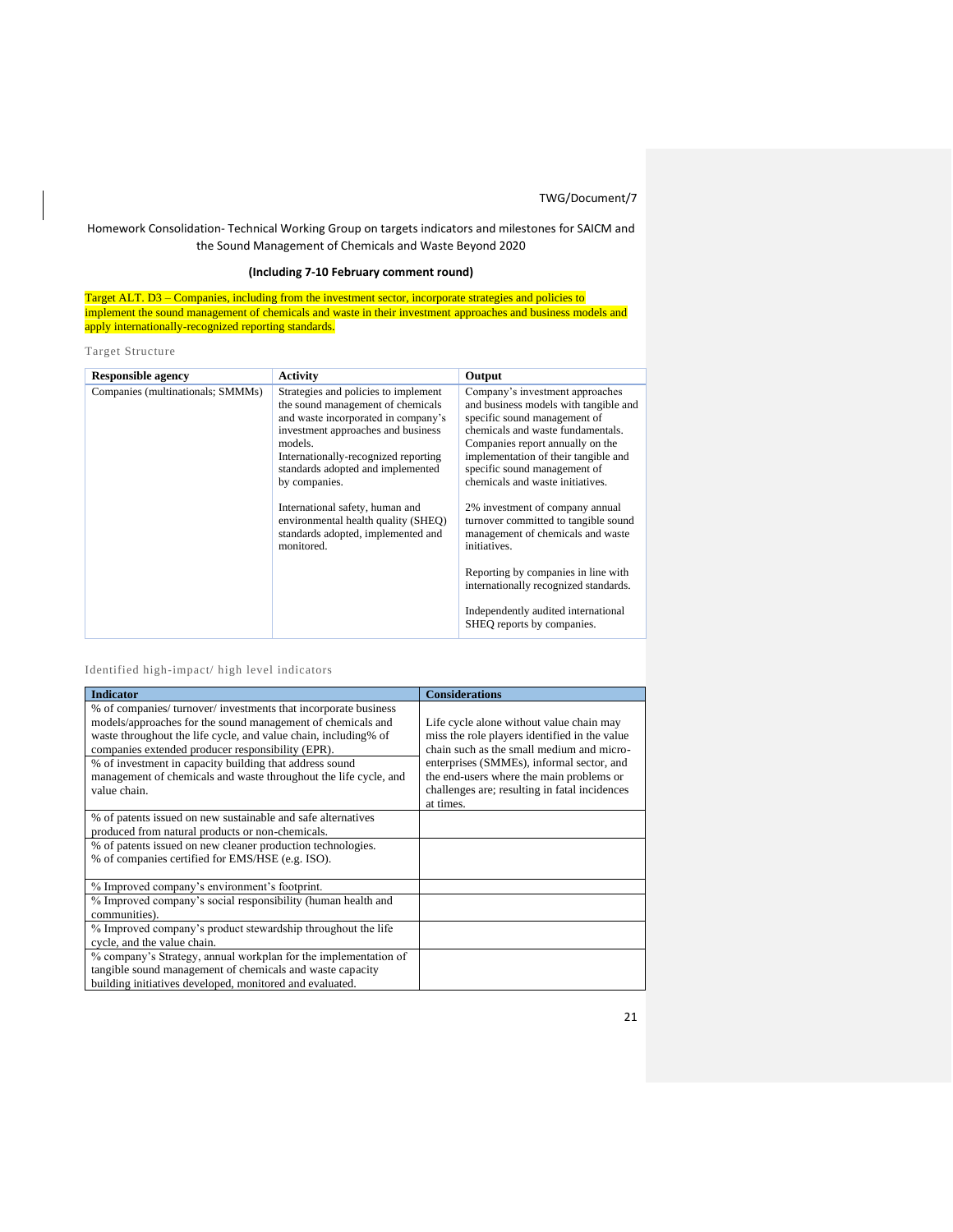## Homework Consolidation- Technical Working Group on targets indicators and milestones for SAICM and the Sound Management of Chemicals and Waste Beyond 2020

## **(Including 7-10 February comment round)**

| recognized standards. |  |
|-----------------------|--|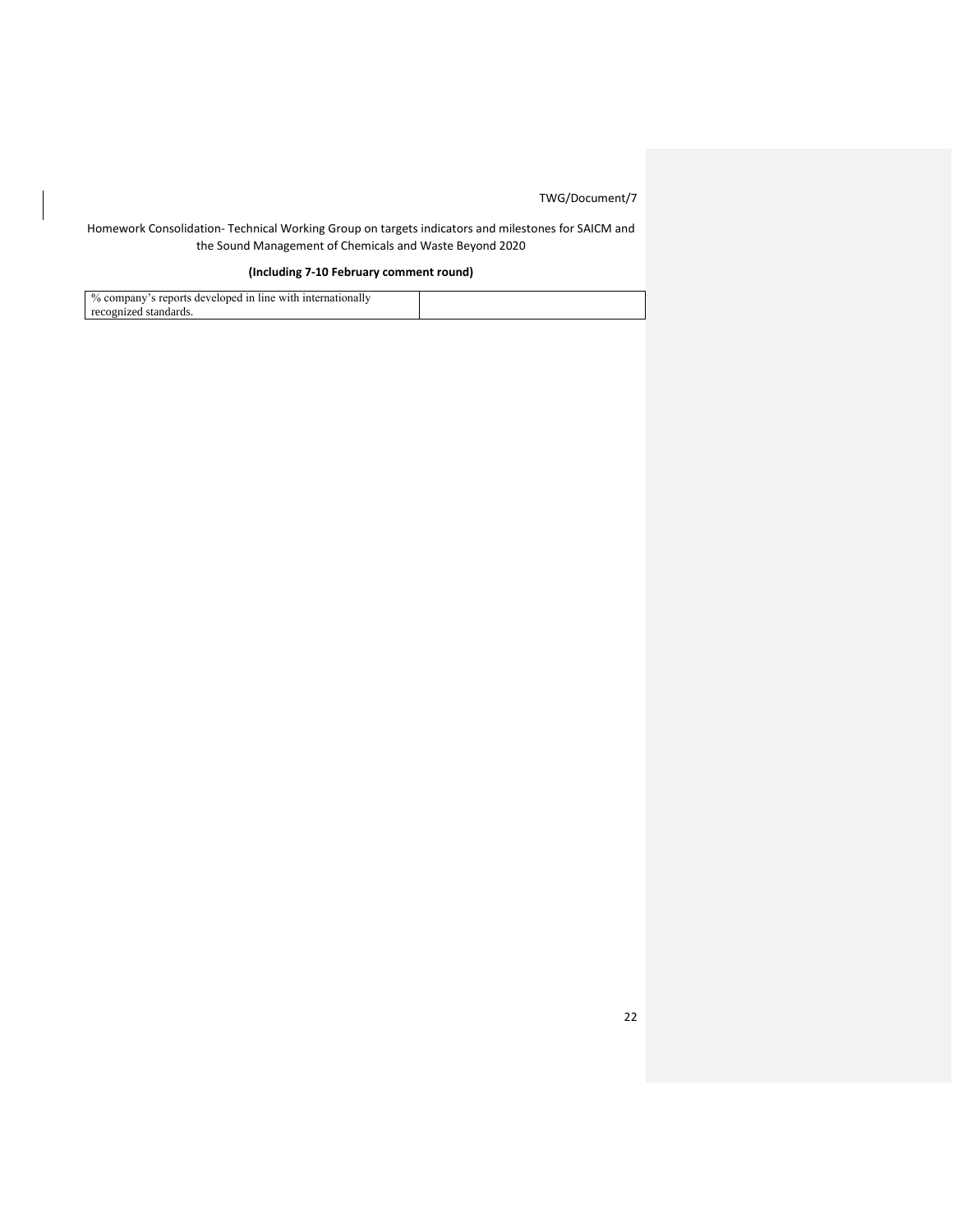## Homework Consolidation- Technical Working Group on targets indicators and milestones for SAICM and the Sound Management of Chemicals and Waste Beyond 2020

## **(Including 7-10 February comment round)**

Target ALT D4. Companies apply sustainable chemistry, including sustainable production principles and lifecycle management in the development of chemicals, materials and products, taking reduced-risk, design-for-recycling, natural products, and non-chemical solutions and processes into account.

Target Structure

 $\overline{\phantom{a}}$ 

| <b>Responsible agency</b>     | <b>Activity</b>             | Output                                                   |
|-------------------------------|-----------------------------|----------------------------------------------------------|
| <b>Industry Associations.</b> | Sustainable chemistry       | Chemicals, and product development informed by           |
|                               | principles inform active    | sustainable chemistry principles.                        |
| Chemical Industries or        | ingredient development      |                                                          |
| multinational companies       | processes.                  | Declaration of chemicals in products throughout their    |
| or companies that do not      |                             | lifecycle by companies.                                  |
| belonging to any              | Companies declare           |                                                          |
| association.                  | chemicals in their products | Increased chemical, and product recyclables.             |
|                               | throughout their lifecycle. |                                                          |
|                               | Circular economy            | Pro-circular economy development and design of products. |
|                               | principles inform           |                                                          |
|                               | chemicals and product       | Informed consumers about the chemicals in products       |
|                               | development, and design.    | throughout their lifecycle                               |
|                               |                             |                                                          |
|                               | Natural products from       | Encouragement and preference of natural products from    |
|                               | sustainable sources, and    | sustainable sources, and non-chemical solutions and      |
|                               | non-chemical solutions      | processes in chemical production and product design.     |
|                               | and processes encouraged,   |                                                          |
|                               | and preferred in chemical   |                                                          |
|                               | production and product      |                                                          |
|                               | design                      |                                                          |

**Commented [WS43]:** Those products would have to come from sustainable sources.

**Commented [WS44]:** This is not reflected in the target. I would propose to add "sustainable chemistry" in the target (see above).

### Identified high-impact/ high level indicators

| <b>Indicator</b>                                                                                                 |
|------------------------------------------------------------------------------------------------------------------|
| % Companies declare the banned hazardous chemicals produced, imported, and exported on a yearly basis.           |
|                                                                                                                  |
| % Companies report on the percent reduction of PRT in the total components of their chemicals, materials and     |
| products.                                                                                                        |
| % Companies report on the % of recyclability of the total components of their chemicals, materials and products. |
| % Increased job creation, and country GDP contribution from the chemicals and product production sector due to   |
| increased recycling rates.                                                                                       |
| Companies report on the % of non-chemical solutions, emissions from energy consumption and reduction in          |
| occupational chemical exposures.                                                                                 |
| % Safer product choice by consumers.                                                                             |
| % decrease in associated hazardous waste produced.                                                               |
| % Improved company's environment's footprint.                                                                    |
| % Improved company's social responsibility (human health and communities).                                       |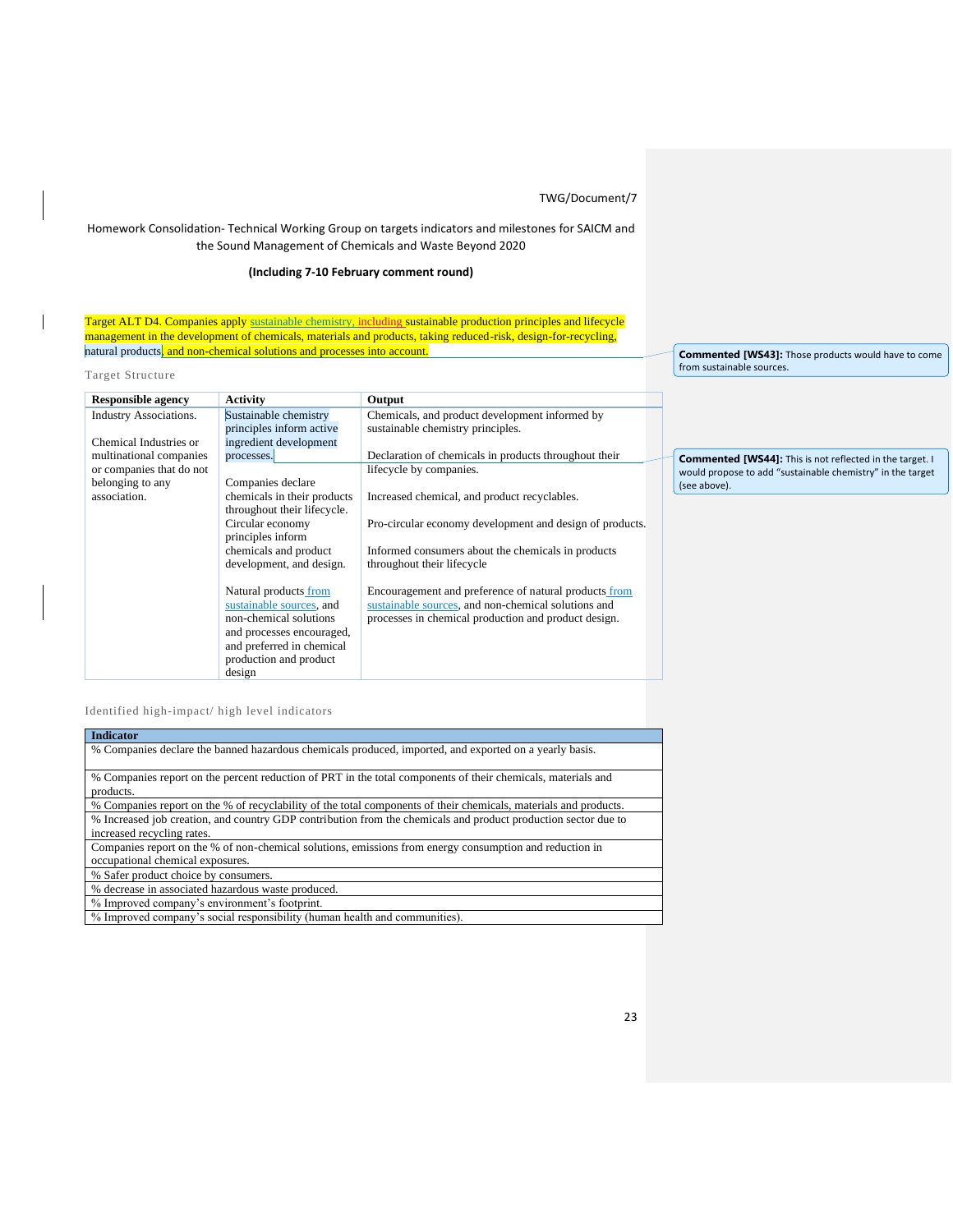## Homework Consolidation- Technical Working Group on targets indicators and milestones for SAICM and the Sound Management of Chemicals and Waste Beyond 2020

## **(Including 7-10 February comment round)**

Target ALT D5. Industry associations encourage change towards sustainability and the safe management of chemicals and waste and consumer products throughout their life cycles, and their value chain, including in sharing information and building the capacity of small, medium, and micro-sized enterprises to reduce risks.

## Target Structure

| <b>Responsible agency</b>     | <b>Activity</b>                                                                                                                                                                                                                                                                                                                                                                                                        | Output                                                                                                                                                                                                                                                                                                                                                                           |  |
|-------------------------------|------------------------------------------------------------------------------------------------------------------------------------------------------------------------------------------------------------------------------------------------------------------------------------------------------------------------------------------------------------------------------------------------------------------------|----------------------------------------------------------------------------------------------------------------------------------------------------------------------------------------------------------------------------------------------------------------------------------------------------------------------------------------------------------------------------------|--|
| <b>Industry Associations.</b> | Industry associations, and companies,                                                                                                                                                                                                                                                                                                                                                                                  | Industry associations, companies have                                                                                                                                                                                                                                                                                                                                            |  |
|                               | develop, adapt and adopt, provide                                                                                                                                                                                                                                                                                                                                                                                      | in place and implement international                                                                                                                                                                                                                                                                                                                                             |  |
| Chemical Industries or        | international training and development                                                                                                                                                                                                                                                                                                                                                                                 | training and development programmes                                                                                                                                                                                                                                                                                                                                              |  |
| multinational companies       | programmes on sustainability and the                                                                                                                                                                                                                                                                                                                                                                                   | on sustainability and the safe                                                                                                                                                                                                                                                                                                                                                   |  |
| or companies that do not      | safe management of chemicals and waste                                                                                                                                                                                                                                                                                                                                                                                 | management of chemicals and waste                                                                                                                                                                                                                                                                                                                                                |  |
| belonging to any              | and consumer products throughout their                                                                                                                                                                                                                                                                                                                                                                                 | and consumer products throughout their                                                                                                                                                                                                                                                                                                                                           |  |
| association.                  | life cycles, and their value chain for                                                                                                                                                                                                                                                                                                                                                                                 | life cycles, and their value chain for                                                                                                                                                                                                                                                                                                                                           |  |
|                               | sharing of information and building the                                                                                                                                                                                                                                                                                                                                                                                | sharing of information and building the                                                                                                                                                                                                                                                                                                                                          |  |
|                               | capacity of workers, SMMEs, and end-                                                                                                                                                                                                                                                                                                                                                                                   | capacity of workers, SMMEs, and end-                                                                                                                                                                                                                                                                                                                                             |  |
|                               | users or consumers.                                                                                                                                                                                                                                                                                                                                                                                                    | users or consumers.                                                                                                                                                                                                                                                                                                                                                              |  |
|                               | Industry associations, companies provide<br>accessible, visible, understandable, and<br>specific stakeholder group targeted<br>relevant information and capacity-<br>building initiatives and programmes on<br>sustainability and the safe management<br>of chemicals and waste and consumer<br>products throughout their life cycles, and<br>their value chain for workers, and<br>SMMEs, and end-users or consumers. | Relevant information and capacity-<br>building initiatives and programmes on<br>sustainability and the safe management<br>of chemicals and waste and consumer<br>products throughout their life cycles,<br>and their value chain is accessible,<br>visible, understandable, and specific<br>stakeholder group targeted for workers,<br>and SMMEs, and end-users or<br>consumers. |  |

## Identified high-impact/ high level indicators

| <b>Indicator</b>                                           | <b>Considerations</b>                             |
|------------------------------------------------------------|---------------------------------------------------|
| % of member associations or companies that implement       | SMMEs especially in developing countries mostly   |
| sustainable chemistry.                                     | do not afford he fees charged for belonging to an |
|                                                            | association                                       |
| % annual turnover (investment) in capacity building.       | Accommodates currency differences; to ensure no   |
|                                                            | company appears to be investing more than the     |
|                                                            | other due to stronger currency. % is the same     |
|                                                            | irrespective of currency differences.             |
| % of member companies providing capacity building          |                                                   |
| workshops                                                  |                                                   |
| % of SMEs implementing sound management of                 |                                                   |
| chemicals and waste policies, strategies                   |                                                   |
| % technical publications/ detailed resources issued to     |                                                   |
| members                                                    |                                                   |
| Positive change in stochastic risk (disease burden, excess |                                                   |
| mortality etc.)                                            |                                                   |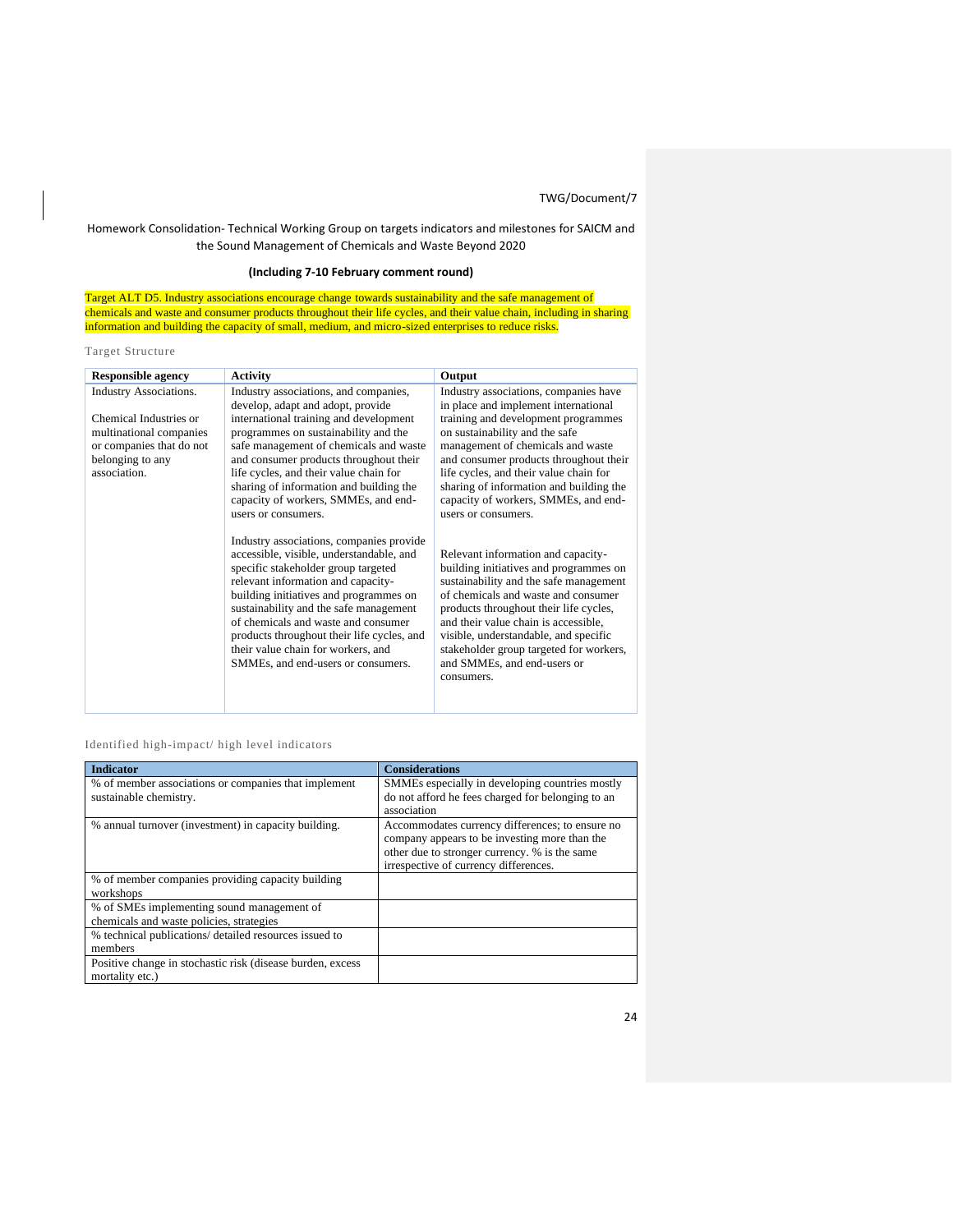## Homework Consolidation- Technical Working Group on targets indicators and milestones for SAICM and the Sound Management of Chemicals and Waste Beyond 2020

## **(Including 7-10 February comment round)**

| Ratio between indicator association member: new member        | SMMEs especially in developing countries mostly   |
|---------------------------------------------------------------|---------------------------------------------------|
| (in these statistical measures)                               | do not afford he fees charged for belonging to an |
|                                                               | association.                                      |
| % declaration of hazardous substances in consumer             |                                                   |
| products.                                                     |                                                   |
| % Improved company's environment's footprint.                 |                                                   |
| % Improved company's social responsibility (human             |                                                   |
| health and communities).                                      |                                                   |
| Informed, trained and capacitated workers, SMMEs, and         |                                                   |
| the end-users or consumers on sustainability and the safe     |                                                   |
| management of chemicals and waste and consumer                |                                                   |
| products throughout their life cycles, and their value chain. |                                                   |
| % Informed, and environmentally friendly chemicals and        |                                                   |
| product choices by workers, SMMEs, and end-users or           |                                                   |
| consumers.                                                    |                                                   |
| % decrease in incidences related or associated with lack of   |                                                   |
| information and knowledge or complacency on the               |                                                   |
| sustainability and the safe management of chemicals and       |                                                   |
| waste and consumer products throughout their life cycles,     |                                                   |
| and their value chain.                                        |                                                   |
| % decrease disease burden due to un-sustainability and the    |                                                   |
| unsafe management of chemicals and waste and consumer         |                                                   |
| products throughout their life cycles, and their value chain. |                                                   |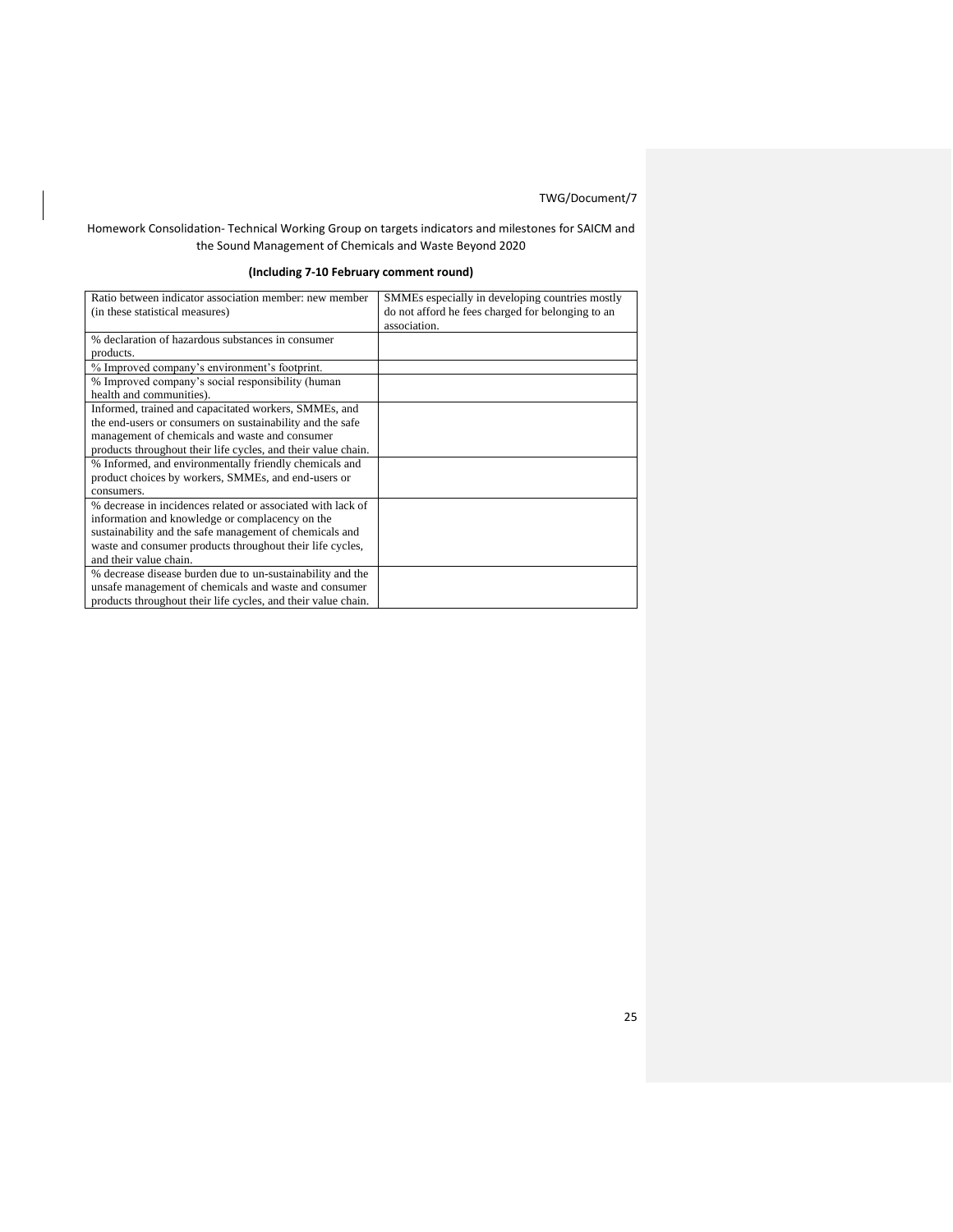Homework Consolidation- Technical Working Group on targets indicators and milestones for SAICM and the Sound Management of Chemicals and Waste Beyond 2020

### **(Including 7-10 February comment round)**

## **Evaluation of targets and indicators under proposed Strategic Objective E**

**Strategic objective E.** [The importance of the sound management of chemicals and waste as an essential element to achieving sustainable development is recognized by all[; adequate financial and non-financial resources are [identified and] mobilized; actions are accelerated; and necessary [transparent and accountable] partnerships are established to foster cooperation among stakeholders].]

**Considerations:** Intended to address the need for high-level commitment across sectoral boundaries, to ensure appropriate attention is given and action taken to accelerate progress, and to contribute to the 2030 Agenda for Sustainable Development.

#### Proposes targets

**Target E.1:** The highest levels of stakeholder organizations, including government, industry, civil society and international organizations in all relevant sectors, formally recognize the importance of and commit to action on the sound management of chemicals and waste, and recognize its relevance to sustainable development.

**Target E2:** Policies and processes for the management of chemicals and waste are integrated into national and regional development strategies.

**Target E3:** [xx amount of] Inter- and intra-sectoral partnerships, networks and collaborative mechanisms are established to mobilize resources, to share information, experiences and lessons learned, and to promote coordinated action at the regional and international levels [by year].

**Target E4:** Identify and mobilize the financial and non-financial resources needed to promote the sound management of chemicals and waste in all sectors, by and for all stakeholders.

**Target E5:** Gaps between developed and developing countries are narrowed [by xx %] in terms of the implementation of sound management of chemicals and waste [by year].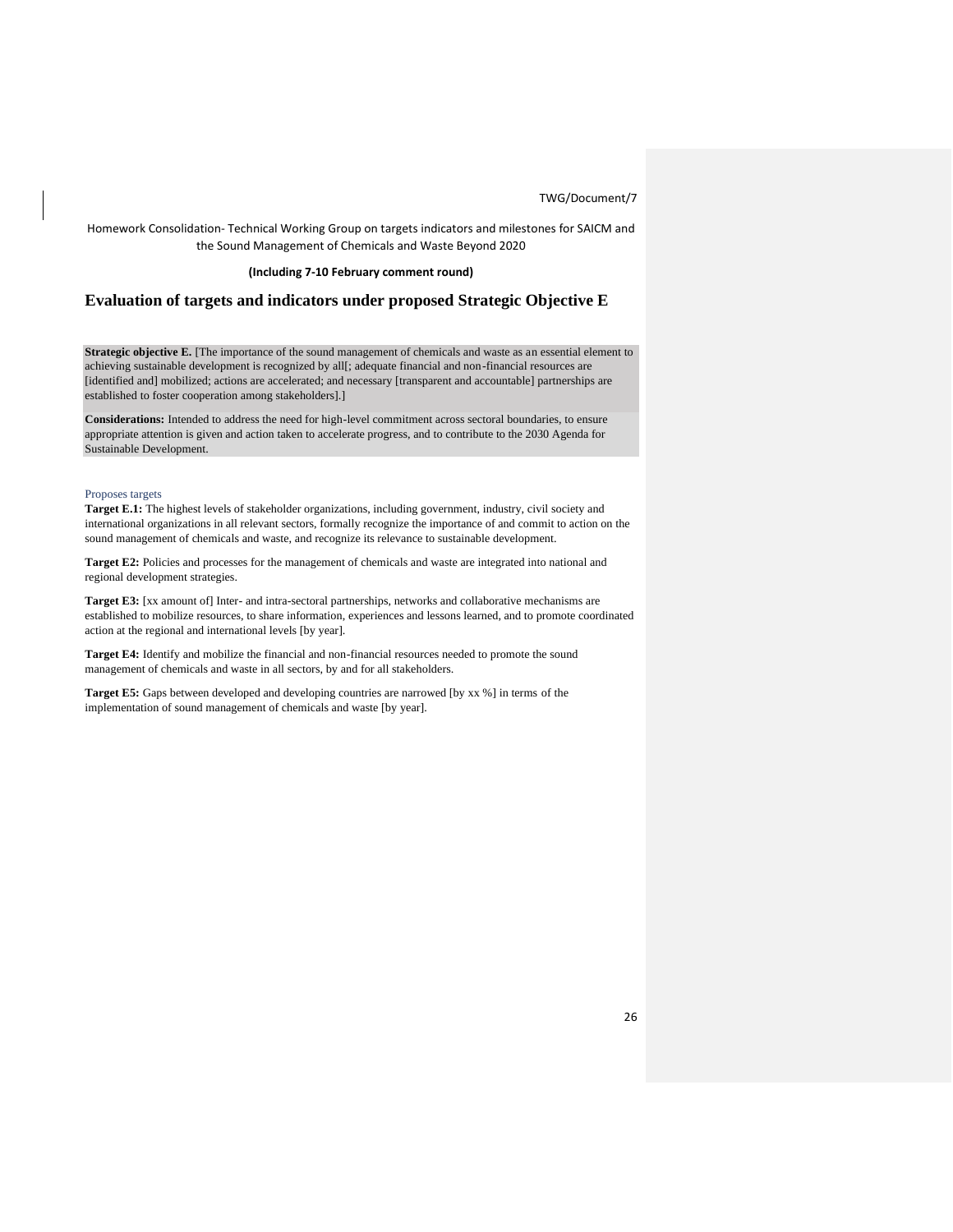Homework Consolidation- Technical Working Group on targets indicators and milestones for SAICM and the Sound Management of Chemicals and Waste Beyond 2020

## **(Including 7-10 February comment round)**

# **Review- Evaluation of targets by A-P Group.**

Target ALT. E1 – All highest levels of stakeholder organizations recognize importance of sound management of chemicals and waste, through their actual commitment in the context of sustainable development.

Target Structure

| <b>Responsible agency</b>                                                                                                                    | <b>Activity</b>         | Output                                                                                                              | Outcome/impact                                                                                                                                 |
|----------------------------------------------------------------------------------------------------------------------------------------------|-------------------------|---------------------------------------------------------------------------------------------------------------------|------------------------------------------------------------------------------------------------------------------------------------------------|
| Highest level of<br>stakeholder<br>organization<br>- National government<br>- Industry<br>- Civil society<br>- International<br>organization | Recognize and<br>Commit | Importance of sound<br>management of chemicals and<br>waste are recognized and<br>committed by the<br>organizations | Active recognition and<br>commitment of the<br>stakeholder organizations on<br>the importance of sound<br>management of chemicals<br>and waste |

**Commented [WS45]:** Commitment should not only be in the context of the SDG but to sound management of chemicals and waste. In the original target, stakeholders were to commit to SMCW and to recognize the relevance of SMCW to the SDG. This is not anymore reflected in the new version of the target.

**Commented [WS46]:** This is not reflected in the target (see comment above).

Identified high-impact/ high level indicators

| <b>Indicator</b>                                                                                                      |
|-----------------------------------------------------------------------------------------------------------------------|
| Process level indicators                                                                                              |
| The number of high levels of stakeholder organizations who delivered speeches and messages that refer to the          |
| importance of and commit to action on the sound management of chemicals and waste and its relevance to sustainable    |
| development.                                                                                                          |
| The number of newspaper advertisement, TV commercial, posters, government's social media (website, facebook,          |
| twitter, etc.) that giving reference to the importance of and commitment to actions on the sound management of        |
| chemicals and waste and its relevance to sustainable development.                                                     |
| Output/outcome indicators                                                                                             |
| Proportion of the number of organizations that clearly state their recognition of the importance of sound management  |
| of chemicals and waste in their written/recorded official statements, documents and/or messages, within the total     |
| number of organizations in each stakeholder sector                                                                    |
| Proportion of the number of organizations that clearly show their active commitment to the sound management           |
| chemicals and waste in their written/recorded official statements, documents and/or messages, within the total number |
| of organizations of each stakeholder sector.                                                                          |
|                                                                                                                       |
|                                                                                                                       |

**Deleted:** Summary of the proportions throughout all stakeholder sectors in regional or global level. $\P$  ...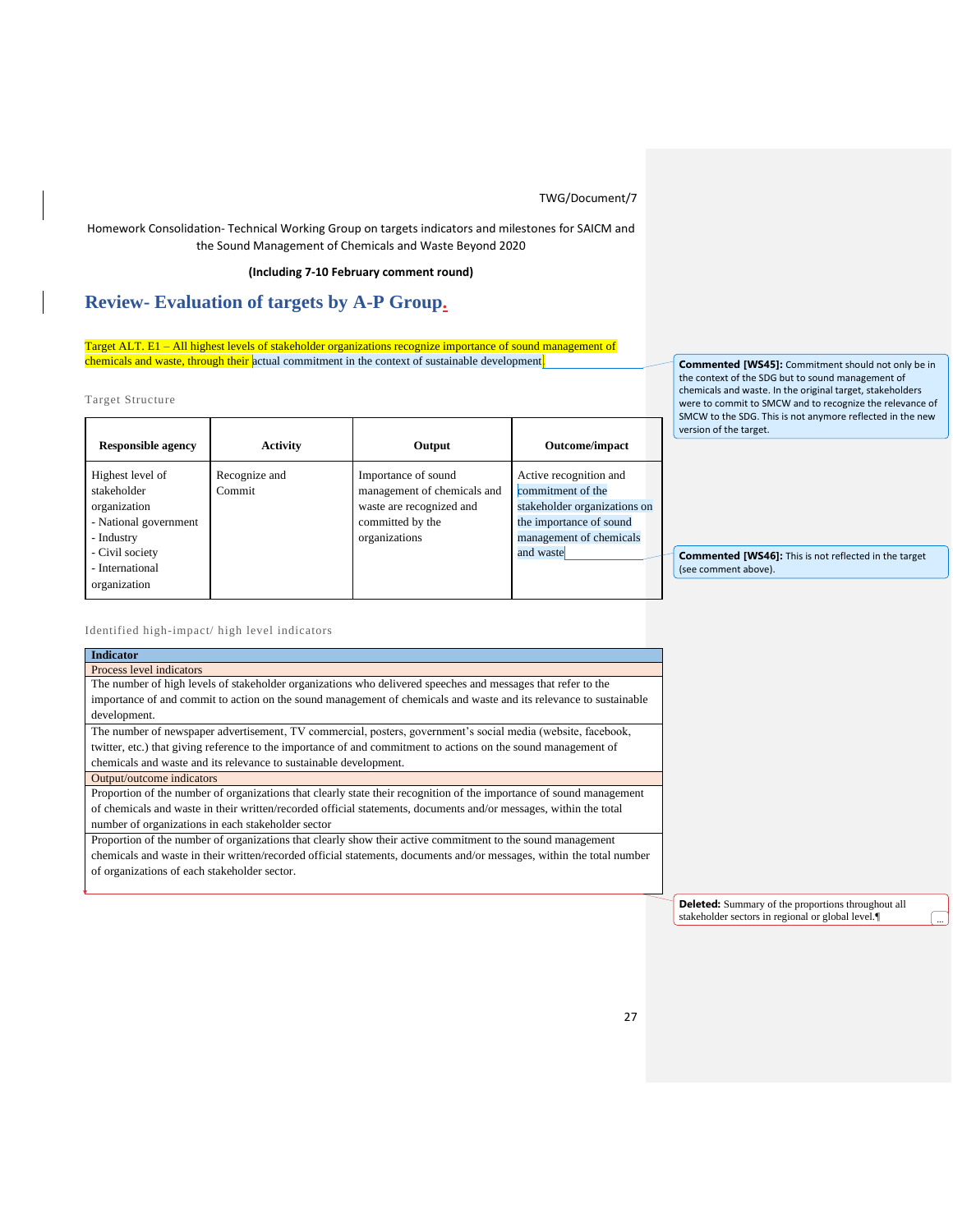## Homework Consolidation- Technical Working Group on targets indicators and milestones for SAICM and the Sound Management of Chemicals and Waste Beyond 2020

## **(Including 7-10 February comment round)**

Target ALT. E2 – Policies of sound management of chemicals and waste are integrated into local, national, reginal and global development strategies

Target Structure

| <b>Responsible agency</b>                                       | <b>Activity</b>                                                                                                       | Output                                                                | Outcome/impact                                                                                                                                                               |
|-----------------------------------------------------------------|-----------------------------------------------------------------------------------------------------------------------|-----------------------------------------------------------------------|------------------------------------------------------------------------------------------------------------------------------------------------------------------------------|
| National government<br>and/or nationally-based<br>organizations | Integration of the policy<br>of sound management of<br>chemicals and waste into<br>national development<br>strategies | Well-integrated national<br>development strategies<br>are established | High-level coordination of<br>national, regional (and global)<br>integration of policy of sound<br>management of chemicals and<br>waste into each development<br>strategies. |
| Regionally-<br>based/regional-<br>international organizations   | Integration of the policy<br>of sound management of<br>chemicals and waste into<br>regional development<br>strategies | Well-integrated regional<br>development strategies<br>are established | See above                                                                                                                                                                    |
| Global-based/international<br>organizations (if<br>appropriate) | Integration of the policy<br>of sound management of<br>chemicals and waste into<br>regional development<br>strategies | Well-integrated global<br>development strategies<br>are established   | See above                                                                                                                                                                    |

Identified high-impact/ high level indicators

| <b>Indicator</b>                                                                                                                           |
|--------------------------------------------------------------------------------------------------------------------------------------------|
| Process level indicators                                                                                                                   |
| The number of countries that have developed a national development strategy having a section of management of                              |
| chemicals and waste with responsible agencies identified.                                                                                  |
| The number of regional development strategy having a section of management of chemicals and waste with responsible<br>agencies identified. |
| # of regional actions, regulations, policies that are reflected in national policies.                                                      |
| Output indicators                                                                                                                          |
| The proportion of the number of national development strategies having a section of management of chemicals and waste                      |
| with responsible agencies identified.                                                                                                      |
| The proportion of the number of regional development strategies having a section of management of chemicals and waste                      |
| with responsible agencies identified.                                                                                                      |
| (if global level added, similar examples can be added).                                                                                    |
| <b>Outcome</b> indicators                                                                                                                  |
| The extent of coordination among national, regional, (and global) levels. It will be measured by the proportion of                         |
| organization/agencies inter-coordinated against all possible combination among relating national-regional combination.                     |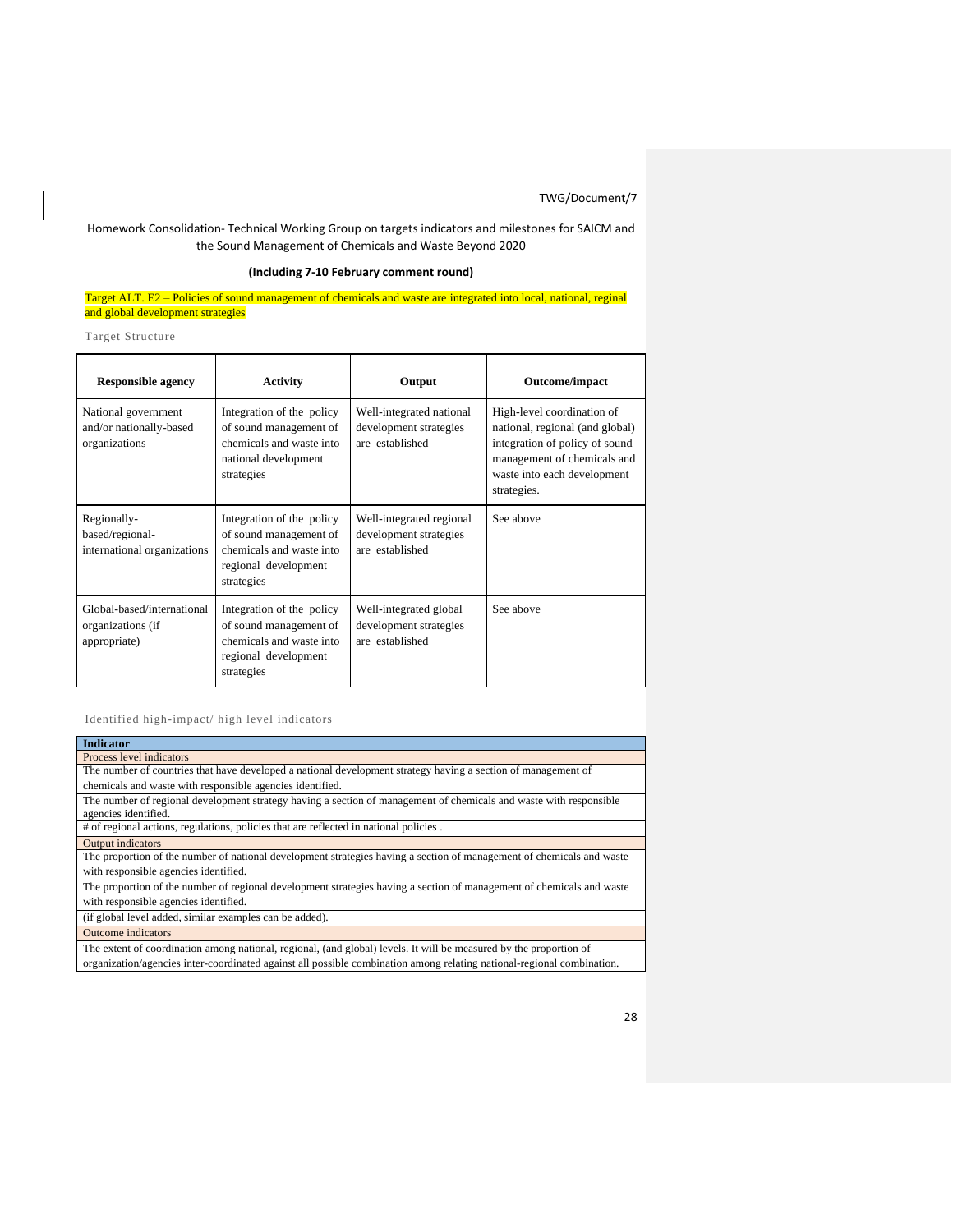## Homework Consolidation- Technical Working Group on targets indicators and milestones for SAICM and the Sound Management of Chemicals and Waste Beyond 2020

## **(Including 7-10 February comment round)**

Target ALT. E3 - Increasing collaborative mechanisms among sectors and stakeholders, by inter- and intra-sectoral partnerships and networks, to share information, experiences and lessons learned, at the regional and international levels.

Target Structure

| <b>Responsible agency</b>                                                                                                           | Activity                                                                                                                         | Output                                                                                 | Outcome/impact                                                                                     |
|-------------------------------------------------------------------------------------------------------------------------------------|----------------------------------------------------------------------------------------------------------------------------------|----------------------------------------------------------------------------------------|----------------------------------------------------------------------------------------------------|
| Sectors that is responsible.<br>for sound management of<br>chemicals and waste at<br>regional level                                 | Inter-sectoral partnerships,<br>within the region                                                                                | Effective partnerships,<br>be established at the region                                | Variety of collaborative<br>networks be established<br>among national and<br>international sectors |
| Sectors that is responsible<br>for sound management of<br>chemicals and waste at<br>international level<br>-IOMC                    | Inter-sectoral partnerships,<br>at international scales                                                                          | Effective partnerships,<br>be established at<br>international level                    | As above                                                                                           |
| All sectors that are<br>responsible for sound<br>management of chemicals<br>and waste and both regional<br>and international levels | Intra-sectoral partnerships,<br>within the region, at<br>international scale, and<br>covering both regional and<br>international | Effective partnerships,<br>be established among<br>variety of intra-sectoral<br>system | As above                                                                                           |

Identified high-impact/ high level indicators

| <b>Indicator</b>                                                                                                        |
|-------------------------------------------------------------------------------------------------------------------------|
| Process level indicators                                                                                                |
| Number of establishment of inter- and intra-sectoral partnerships, networks and collaborative mechanisms within the     |
| region.                                                                                                                 |
| Number of establishment of inter- and intra-sectoral partnerships, networks and collaborative mechanisms at             |
| international level.                                                                                                    |
| Number of shared information/experiences/lessons learned, and coordinated actions at the regional and international     |
| levels through partnerships/networks/collaborative mechanisms.                                                          |
| # of companies with XX% of market share and/or \$XX of sales of chemical related product and service that are           |
| members of recognized major partnership with ambitious SMCW goals in line with SAICM.                                   |
| Sales of chemical products and services with disclosed risk information such as hazardous items etc.                    |
| % of inter-sectoral donor projects for SMCW combined with other category such as labour, health, agriculture etc. (\$). |
| # of national/regional governments that impose systematic registration and restriction of chemicals.                    |
| # of stakeholders requested tech assistance                                                                             |
| # of stakeholders received technical assistance                                                                         |
| # of stakeholders cooperated technical assistance                                                                       |
| # of stakeholders promoted technical transfer                                                                           |

**Commented [WS48]:** Is this target complete?

**Commented [作成者49]:** Should be deleted.

**Deleted:** mobilized resources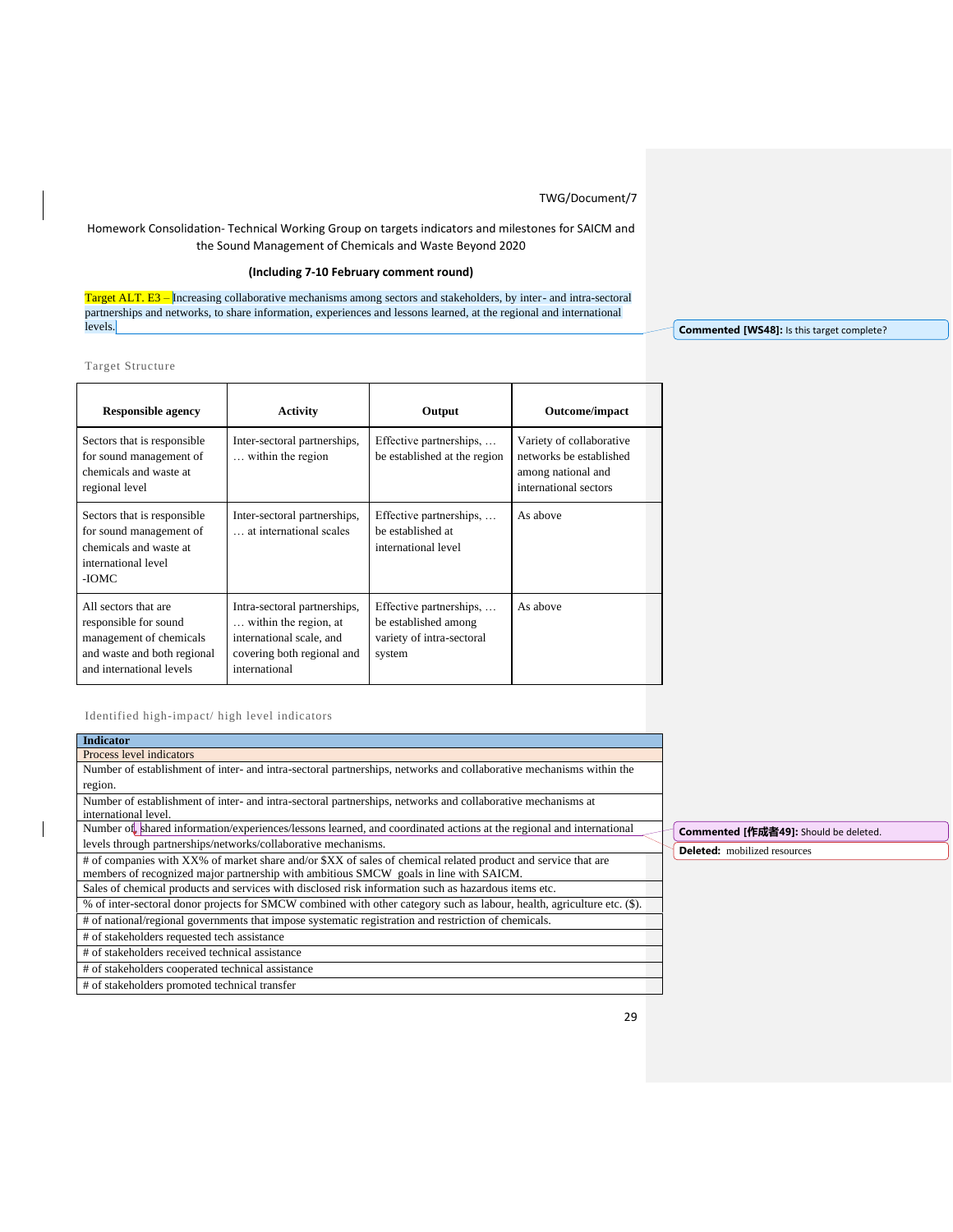Homework Consolidation- Technical Working Group on targets indicators and milestones for SAICM and the Sound Management of Chemicals and Waste Beyond 2020

**(Including 7-10 February comment round)**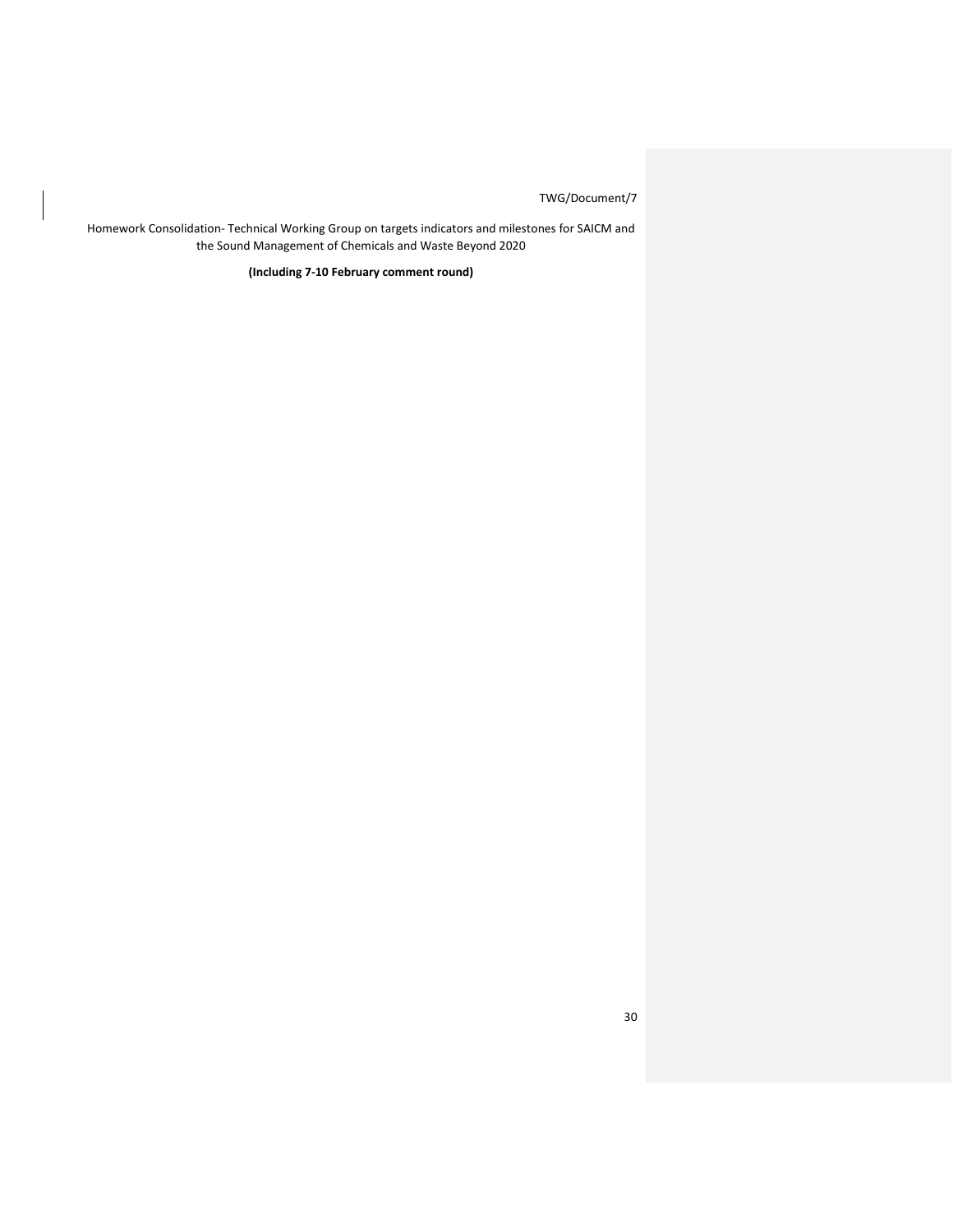## Homework Consolidation- Technical Working Group on targets indicators and milestones for SAICM and the Sound Management of Chemicals and Waste Beyond 2020

## **(Including 7-10 February comment round)**

Target ALT. E4 – Promoting identification and mobilization of the financial and non-financial resources effectively to promote the sound management of chemicals and waste in all sectors, by and for all stakeholders.

Identified high-impact/ high level indicators

| <b>Indicator</b>                                                                                               |
|----------------------------------------------------------------------------------------------------------------|
| Process level indicators                                                                                       |
| Mobilized national resources to international organizations for implementing SMCW                              |
| Mobilized national resources to credible research institution for implementing SMCW                            |
| Mobilized national resources for operating expense of a credible research institute(s) identified by each      |
| government (impact to be determined by human resources expense and numbers of articles published in quality    |
| peer-reviewed SMCW related journals)                                                                           |
| % of companies handling chemical products and related service that are members of recognized major partnership |
| with ambitious SMCW goals in line with SAICM                                                                   |
| # of companies with ambitious SMCW goals in line with SAICM as one of companies core strategy                  |

**Commented [WS50]:** The idea of uniting "mobilization of resources" in one target is good.